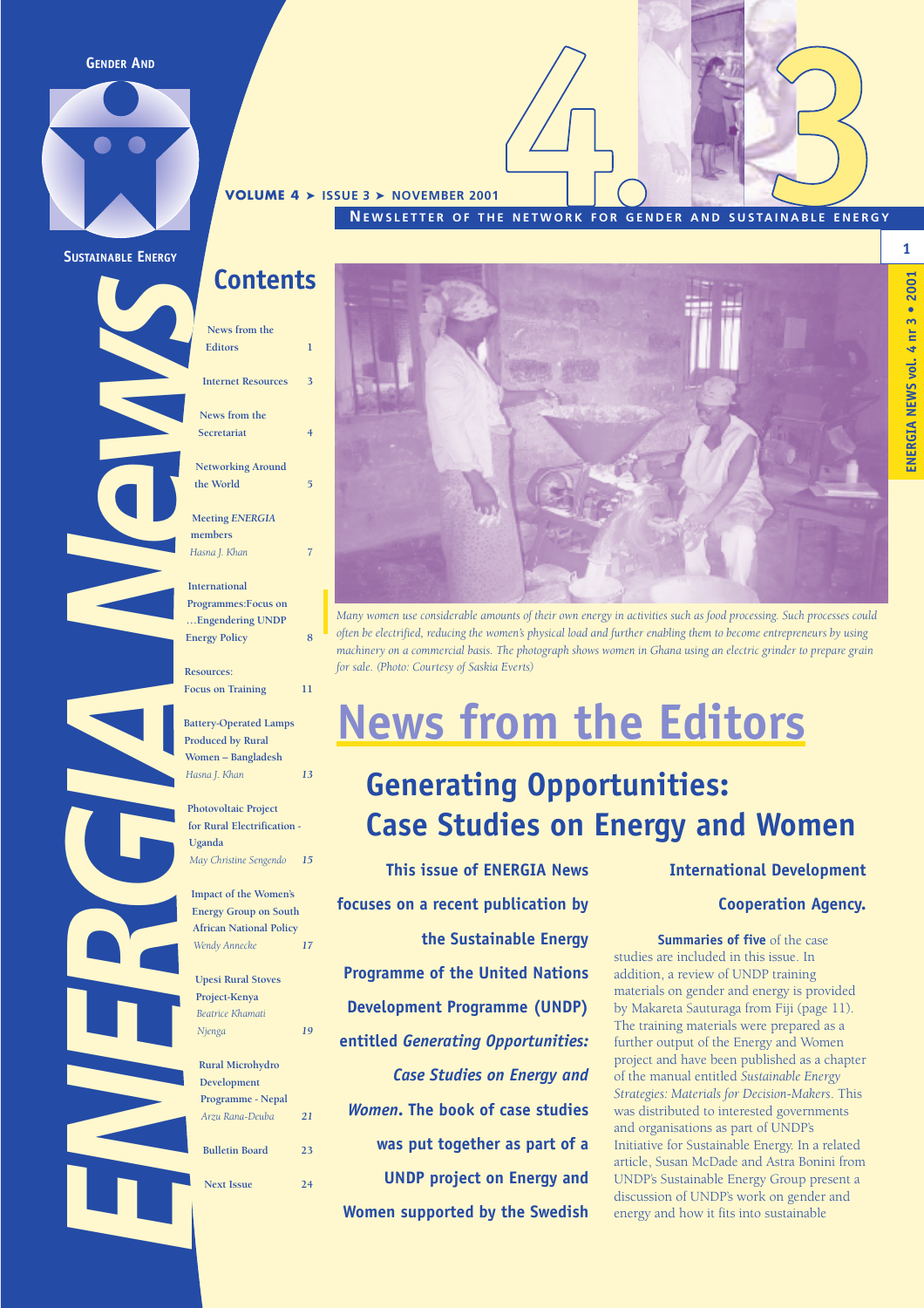#### **EMEDATIMGODDODTIINITIE**



development and poverty reduction policies, and ongoing UNDP activities (page 8).

**Before beginning work** on the case studies, UNDP gathered information on links between energy policies and women's development needs. The Energy and Women Project sponsored national consultations and a subsequent regional workshop for southern Africa in June 1999. The project also drew on the expertise of participants at a March 2000 regional workshop in Nairobi, Kenya, organised by *ENERGIA* in collaboration with the Environmental Liaison Centre International, UNIFEM and Winrock International. A number of *ENERGIA* members contributed to the preparation of the book, as authors, as members of the advisory group, and as important sources of information.

**One common theme** that emerged was the need to share information and document lessons from past projects in order to avoid repeating mistakes and to build on promising approaches for meeting women's energy needs. The UNDP case study book provides a start by analysing a variety of energy projects in terms of women's participation and the projects' impacts on women. Most are from Africa, where lack of access to modern forms of energy is a widespread problem, but there are also examples from other areas requiring decentralised energy services in remote locations.

**Although there is** not enough space to include summaries of all the case studies in this newsletter, we have attempted to include examples covering a variety of locations and technologies. The case studies summarised discuss community microhydro systems in Nepal, the production of battery-operated lamps by women in Bangladesh, the marketing of solar electric systems in Uganda, production and distribution of improved stoves in Kenya, and efforts by a women's group to introduce gender equity into national energy policies in South Africa. Other case studies included in the book, but not summarised here, concern UNIFEM-sponsored activities in Ghana involving fish smoking and shea butter processing, biomass briquette production in Malawi, and the use of diesel engines mounted on platforms in Mali for grinding, charging batteries, welding, pumping, and providing power for lighting. More

information on these projects can be found at the UNDP website at the end of the article.

**The case studies** are not intended to demonstrate best practices, but rather to look at selected projects that address women and energy with a view towards extracting lessons about criteria for good project design and successful implementation that can be used to inform energy policies around the world. The underlying assumption is that reduced drudgery for women and girls through increased access to energy, and to better sources of energy for lighting, cooking and productive activities, can have dramatic effects on women's education, literacy, nutrition, health, economic opportunities, and involvement in community affairs, with significant benefits for their families and communities as well.

**By tradition**, women in many developing countries are responsible for cooking and food processing, activities which require considerable amounts of fuel, usually wood, charcoal or dung. Lacking access to electricity and modern fuel sources, many women must expend their own physical energy in performing household tasks and collecting traditional fuels, which in some areas are becoming increasingly scarce due to environmental pressures.

**The case studies** demonstrate that providing energy in useful, convenient and affordable forms is not a simple matter, especially in rural areas where extension of the electricity grid is uneconomic. It is also important to consider other forms of energy than electricity since many of the activities performed by women require process heat for which electricity is neither the most appropriate nor the cheapest option. Meeting the energy needs of women generally calls for a shift in focus to the demand side of the energy sector – to the end users. Most of the projects discussed represent promising decentralised, small-scale, off-grid solutions, yet they nevertheless have encountered serious social, political, economic and technical challenges. The Uganda project, for example, made special efforts to encourage women entrepreneurs to purchase solar systems by offering credit through a women's bank, but high interest rates, short repayment schedules, and collateral requirements meant that few women were able to take advantage of the programme.

**By presenting examples** of approaches that address multiple development obstacles, including energy scarcity, gender inequity, income-earning limitations, and environmental degradation, the case studies provide useful lessons for those involved in energy planning and decision-making. The projects that were selected have achieved varying levels of success, and some are still in the early stages of implementation, but they all contain valuable ideas about how to strengthen linkages between energy activities and improvements to the lives of women.

#### **Primary Lessons Drawn from the Case Studies can be Summarised as Follows:**

- 1. The successful introduction of new and gender-sensitive approaches requires the support and coordination of local and national government institutions. In Nepal, different levels of the government have been engaged in the microhydro programme, with the national government providing subsidies for the systems, and village and district level development committees also required to commit their own financial and human resources.
- 2. Since the needs of different communities vary widely, the formulation of energy policies and programmes should begin with an assessment of people's actual needs, not a plan to promote a particular technology. The Mali multifunctional platform project has developed detailed village-specific feasibility studies to assess demand for electrical power, and, in so doing, found that local customs and practices affect the timing and amount of post-harvest grinding and milling.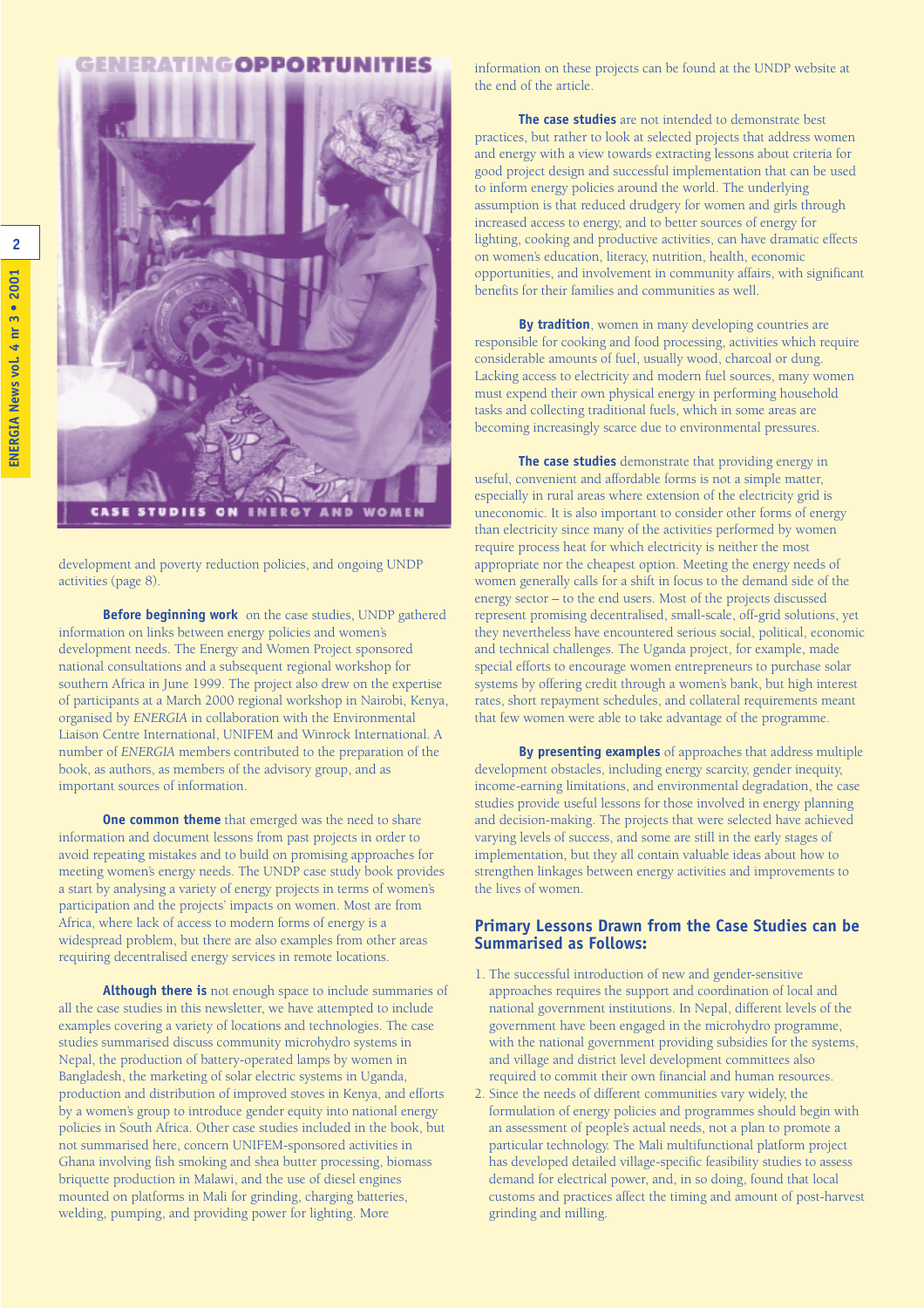- 3. While environmental issues may be priorities both nationally and internationally, they must be addressed in the context of overcoming poverty and helping people meet their basic needs.
- 4. It is easier to mobilise support for energy projects that target women if they provide new opportunities for income generation and economic benefits.
- 5. Effective marketing strategies are crucial in realising commercial opportunities and establishing the long-term viability of energyrelated programmes. In Bangladesh, for example, the women involved in the microenterprise project prepared a detailed marketing plan that analysed target locations and customers, and projected demand for their battery-operated lamps.
- 6. Innovative financing and credit arrangements are needed that make energy equipment more affordable for women, and targeted shortterm subsidies may be required to underwrite the high initial costs of new energy systems.
- 7. Capacity building is needed to promote the involvement of women, and the giving of attention to women's concerns, throughout all levels of energy policy-making, planning and project implementation. This was clearly demonstrated in South Africa, where a women's energy network which strove to increase the participation of women in decision-making processes in the energy sector, and where the members helped each other work towards higher levels of professional competency and recognition, still experienced frustration with the lack of available time and resources.



◆ Salome Misana is an Associate Professor of Geography at the University of Dar es Salaam, Tanzania and one of the editors of the UNDP book on *Generating Opportunities: Case Studies on Energy and Women*. She is also the National Coordinator of the Leadership for Environment and Development in

Southern Africa (LEAD-SA) training programme. Professor Misana has researched extensively and written on various issues relating to human-environment relationships and dynamics, including problems of deforestation caused by production and use of biomass energy such as charcoal. Professor Misana can be contacted at: **University of Dar es Salaam, Department of Geography, P.O. Box 35049, Dar es Salaam, Tanzania; Tel: +255.(0).22.2410500–8, Ext: 2337/2335,** 

**Fax: +255.(0).22.2410393, Email: smisana@ud.co.tz**

- 8. The fully-fledged participation in energy programmes of the intended beneficiaries, including women, is crucial to successful design, implementation and evaluation processes. The Upesi stove project in Kenya was able to take advantage of women's knowledge and experience by involving interested women's groups in the design and field testing of the stoves, as well as stove production, distribution and installation.
- 9. Introducing energy policies that take into account women's concerns is a complicated process. In order to promote gendersensitive national energy policies, mechanisms are needed to capture lessons learnt from local experiences, especially regarding women's energy needs.

**Although the analysis** provided in the case studies is primarily at the project or programme level, these experiences can provide useful guidance for developing sustainable energy policies that address the needs of women and rural communities. If women's participation in the formulation of national and local government policies and plans is properly addressed, perhaps using some of the approaches suggested in the case studies, overall poverty reduction and empowerment goals are much more likely to be met. ■

#### **Acknowledgements**

*ENERGIA* is grateful to Professor Salome Misana and Gail V. Karlsson, the Guest Editors for this issue, who worked jointly with Joy Clancy of the *ENERGIA* Editorial Board.



◆ Gail V. Karlsson is a consultant to UNDP on sustainable energy issues, and one of the editors of *Generating Opportunities: Case Studies on Energy and Women*. She is an environmental lawyer based in New York and specialises in international environmental law and energy policy. She began her

legal career with the US Environmental Protection Agency, then went on to practice with a New York law firm. Ms. Karlsson has been closely involved with the work of the UN Commission on Sustainable Development, including acting as an advisor to the US delegation, and has written extensively on sustainable development, energy and climate change issues. Ms Karlsson can be contacted at: **258 Broadway 5A, New York, Ny 10007 USA; Tel: +1.(0).212.2674239,** 

**Fax: +1.(0).212.5871148, Email: g.karlsson@worldnet.att.net**

◆ The entire *Generating Opportunities: Case Studies on Energy and Women* publication - and the separate chapters - can be downloaded from the UNDP web site at: **www.undp.org/seed/eap**. For more information on the publication, please contact: **Energy and Atmosphere Programme, Bureau for Development Policy, UNDP, 304 East, 45th Street, 9th floor (Room 9100), New York, NY 10017, USA; Fax: +1.(0).212.9065148, Email: eap.guest4@undp.org**

### **Internet Resources WWWW**

*Searchable photo library on NREL website*. The photographs in the PIX library can be used without charge provided that the source is credited. NREL would welcome the submission of additional photos. **Visit the photo library at: http://www.nrel.gov/data/pix/pix.html**

*The Global Development Network (GDN)*

*website* offers a lot of information on its initiatives to support the generation and sharing of knowledge for development, and to help bridge the gap between the development of ideas and their practical implementation. On this site you will find information about: research grant competition; global research projects; development awards; scholarship opportunities; and much more. **Visit the site at: http://www.gdnet.org**

#### *Visit the site of the recently founded OWWEGA* (Organisation of Women in Water, Electricity and Gas in Africa) and learn more about the background and mandate of OWWEGA and view its enewsletter.

**Visit the site at: http://www.owwega.org**

*The Climate Network Europe website* has a searchable database, which is regularly updated, of over 3000 documents on climate change. The site also provides links to other related online libraries. **Visit the site at: http://www.climnet.org/library/library.htm** **3**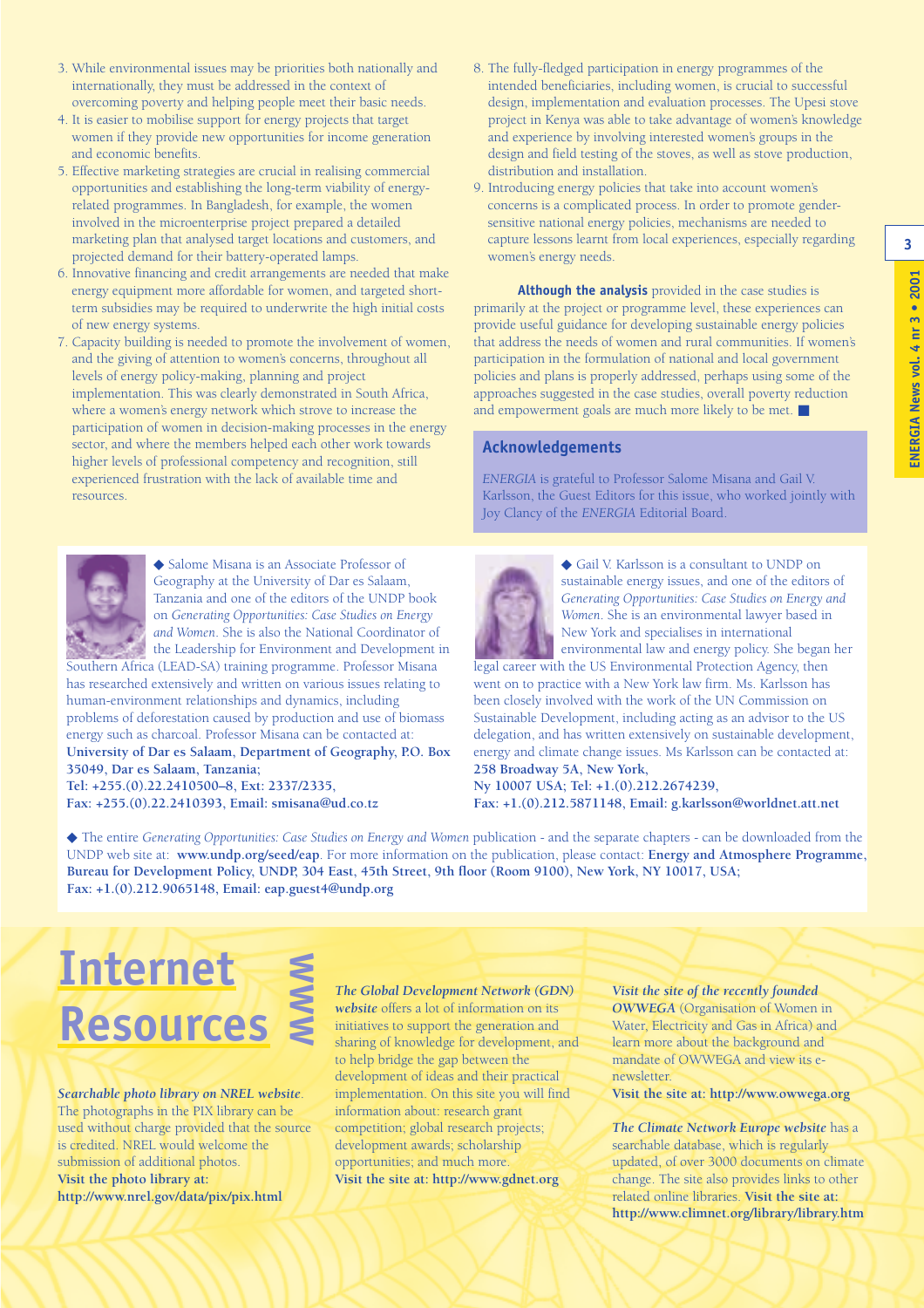

# **News from the Secretariat**



**Revised** *ENERGIA* **Website Launched!!** *Anja* 

**4 ENERGIA is happy to announce The website can** be accessed **that its new and expanded website was launched on 1 October 2001.** 

**A very exciting moment** and an important step forward for *ENERGIA*. The "new look" reflects the progress of *ENERGIA*, and the latest developments in the field of gender and sustainable energy. The website uses *ENERGIA*'s own house style, which makes it more recognisable to its members and the wider audience in general, and brings us up-to-date with the latest changes in the ICT (information and communication technology) sector.

**To develop the** new website, Anja Koerhuis, *ENERGIA*'s Information Officer, received on-the-job training from Harry Oosterveen, an electronic information specialist from IRC, the International Water and Sanitation Centre, following which the site's new structure and layout were designed. The site was then tested internally, after which technical problems were ironed out and a lot of work was done on the content of the pages. Again the site was tested, minor changes were made, and the site was then ready to be launched. The objectives of the new site are:

- to facilitate and enhance *ENERGIA's* services to the Network;
- to promote the *ENERGIA* Network; and
- to advocate *ENERGIA*'s aim of strengthening the roles of women in sustainable energy development.

#### **Join** *ENERGIA***'s member database - expected online soon!**

Publishing its member's database on the Internet is one of *ENERGIA*'s goals. Having such a database would facilitate networking between members, and at the same time could serve as a resource base for donor agencies, ministries, international organisations, etc. looking for experts on gender and sustainable energy.

*ENERGIA* expects to launch this online, and searchable, database before the end of this year. We are taking this opportunity to ask you to send us your updated contact and professional data. This can be done by

through the unchanged URL **www.energia.org**, where you will find a lot

more information about *ENERGIA* and its activities, including:

- *ENERGIA*'s mission statement and principles;
- The organisation's structure;
- An introduction to who's who within *ENERGIA*;
- Detailed contact information; and
- Detailed and up-to-date information on each of *ENERGIA*'s programme activities, including links to reports and partnering organisations.

**The website also** provides many more resources on gender and sustainable energy in general:

- Downloadable pdf files of **ENERGIA News** 3.1 to date;
- *ENERGIA*'s electronic newsletter, ENERGIANet;
- A link to *ENERGIA*'s photo gallery, which is hosted by *Photoshare*, a free service to NGOs managed by the Media/Materials Clearinghouse of John Hopkins University;
- Eleven working papers on gender and sustainable energy; and
- The latest news and events in the gender and energy field.

**Soon we will** be adding links to a number of interesting websites, an annotated bibliography on gender and energy, html files of all back issues of **ENERGIA News**, and an online database of the members of *ENERGIA* (see box below). *ENERGIA*'s website already links to several regional gender and energy network sites (such as

completing the registration form on the *ENERGIA* website, or by asking the *ENERGIA* Secretariat to send you a datasheet that can be returned by email, fax, or regular mail.

Even if you do not want your contact details published on the Internet, please still fill in a datasheet so that we can contact you, but indicate that you do not want to be included on the internet data base.

Looking forward to hearing from you soon!



GENES and OLADE) and programmes of partner organisations (Winrock International, UNDP) and we are looking forward to making other links in your area.

**The** *ENERGIA* **site** is "the" place to start looking for information on gender and energy on the web, and to find out more about *ENERGIA*. Although the website is considered an important vehicle in making information on gender and sustainable energy available to a wide audience, *ENERGIA* realises that not everyone has Internet access. *ENERGIA* will therefore continue to make information available in hard copy as well.

**We hope all** of you with an Internet connection will have a look at the site and we are looking forward to receiving your feedback!

◆ Anja Panjwani-Koerhuis has an MA in Development Studies, for which she specialised in gender issues and household energy. She has worked for a number of years in Tanzania on household energy, with a focus on charcoal and woodstoves. In September 2000, Anja joined the *ENERGIA* Secretariat as Information Officer. She is responsible for managing *ENERGIA*'s Resource Centre, including maintaining the *ENERGIA* website, publishing the electronic newsletter ENERGIANet, and coordinating the preparation of **ENERGIA News**.

◆ For more information on *ENERGIA*'s website or Resource Centre, please contact: **Anja Panjwani-Koerhuis at the** *ENERGIA* **Secretariat in Leusden, The Netherlands: a.koerhuis@etcnl.nl**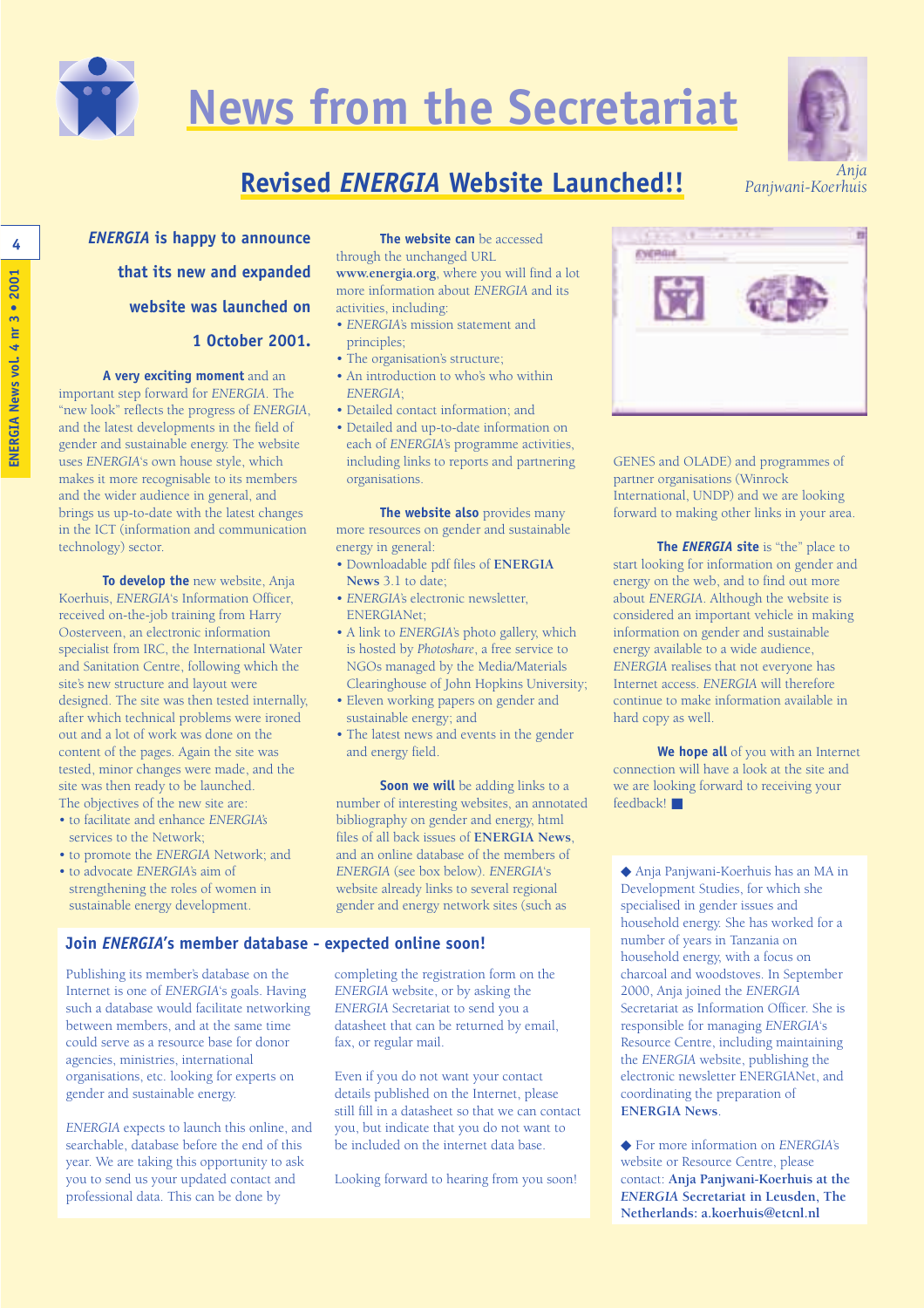# **Networking Around the World**

### **Genderising the Energy Debate at CSD9**

**The Ninth Session of the Commission on Sustainable** Consultative Group Member, at the ad hoc open-ended meeting of **1997 Development (CSD9), held in April 2001 in New York focused on energy and transport.**

**"Genderising" CSD9** was the goal of a cooperative advocacy effort at the session and expert group meeting, by: • *ENERGIA*,

- 
- the CSD NGO Women's Caucus, • ENDA Tiers Monde – Senegal,
- Minerals and Energy Policy Centre (MEPC),
- the Environmental Liaison Centre International (ELCI), and
- the Energy and Climate Change Caucus.

**The 1992 Earth** Summit/UN Conference on Environment and Development (UNCED) in Rio de Janeiro clearly acknowledged the important role which women need to play in sustainable development. A sustainable energy policy should mean sustainable access to sustainable energy but access to sustainable options by different population groups is sometimes overlooked. In reviewing the draft document for CSD9, significant gaps were identified in the structural relationships between energy policy goals and gender issues. With the approach of the World Summit for Sustainable Development/Earth Summit 2002 in South Africa, and the recognition of the significant role that the outputs of CSD9 will play in setting the energy agenda for this event, the integration of gender issues into the energy dialogues and output documents at CSD9 was a priority goal.

#### **The various activities that were undertaken in this respect were as follows:**

#### **1. Special Issue of ENERGIA News on CSD9**

**ENERGIA News' twelfth** issue (no. 4.1 released in March 2001) was specifically developed as an advocacy tool in the run up to CSD9. The issue was prepared with the premise that although many of the participants at CSD9 would be, in general terms, well informed about gender in development, the question of how to integrate it, in concrete ways, into energy policy and planning might be one that government officials, and also NGOs, still needed to consider. The content of the newsletter thus focused mainly on consultations related to the CSD9 process, such as the Women in Energy Ministers' conference (December 14 - 15, 2000) where recommendations and commitments to the integration of gender into energy policy were developed. The issue also provided a new dimension to the debate on gender and sustainable energy by covering issues relating to climate change. The newsletter was disseminated at CSD9.

#### **2. The Integration of Gender in the Outcome Document from the Intergovernmental Negotiation on Energy and Sustainable Development**

**Through the active** lobbying of *ENERGIA*, in collaboration with Fatma Denton of ENDA Senegal and Gail Karlsson, an *ENERGIA* the Intergovernmental Group of Experts on Energy and Sustainable Development (IGEESD) (February 26 - March 2, 2001) and at CSD9, specific references to women were added to the final outcome documents of the Intergovernmental Negotiations on Energy and Sustainable Development (INESD) (available at: http://www.un.org/esa/sustdev/csd9/ecn172001-15.pdf). These included additions to the following sections of the INESD document:

- *Issues and Options:* Strengthening the role of major groups, including women, inter alia, through participation in decisionmaking, as appropriate.
- *Accessibility of Energy***:** Support equal access by women to sustainable and affordable energy technologies through needs assessments, energy planning and policy formulation at the local and national levels.
- *Rural Energy***:** Considering the health and safety concerns of women and children in rural energy programmes. Promoting efforts to address the disproportionate burdens experienced by women in rural areas including the carrying of fuel wood over long distances and the adverse health effects of prolonged exposure to open fires.
- *Multistakeholder Approach and Public Participation***:** Energy solutions that are compatible with sustainable development require the participation of all stakeholders and the involvement of the public at large. The capacity to facilitate participatory approaches to energy for sustainable development of community-based organisations and institutions including women's groups should be strengthened, taking into account principle 10 of the Rio Declaration, with full recognition of principles 5, 7, and 11.
- *International Cooperation***:** Supporting international endeavours to promote equal access and opportunities for women in relation to energy, including credit facilities and involvement in energy policy decision-making processes.

#### **3. Multistakeholder Dialogue on Energy and Transport**

**At CSD9**, the multistakeholder dialogue continued with a focus on Energy and Transport for Sustainable Development. The purpose of the multistakeholder dialogue is to generate actionoriented dialogue between governments and major groups, and to identify future policies and actions that increase the positive impact of sustainable development objectives in specific economic sectors.

**Representing a major** group, the Energy and Climate Change Caucus NGO, Annabell Waititu of ELCI presented a dialogue paper calling for the active participation of women to be encouraged in all sectors producing and using energy, in order to bring about a gender perspective and gender equity in energy policies and programme planning and implementation. Because cooking represents the main energy use of poor women, the paper also called for programmes that would improve energy access by women and children in developing countries by giving priority to more sustainable cooking fuels and methods, including improved biomass stoves. This could lead to improved family health, both by reducing smoke and other indoor air pollution, and by decreasing women and children's workload in fuelwood collection and in cleaning.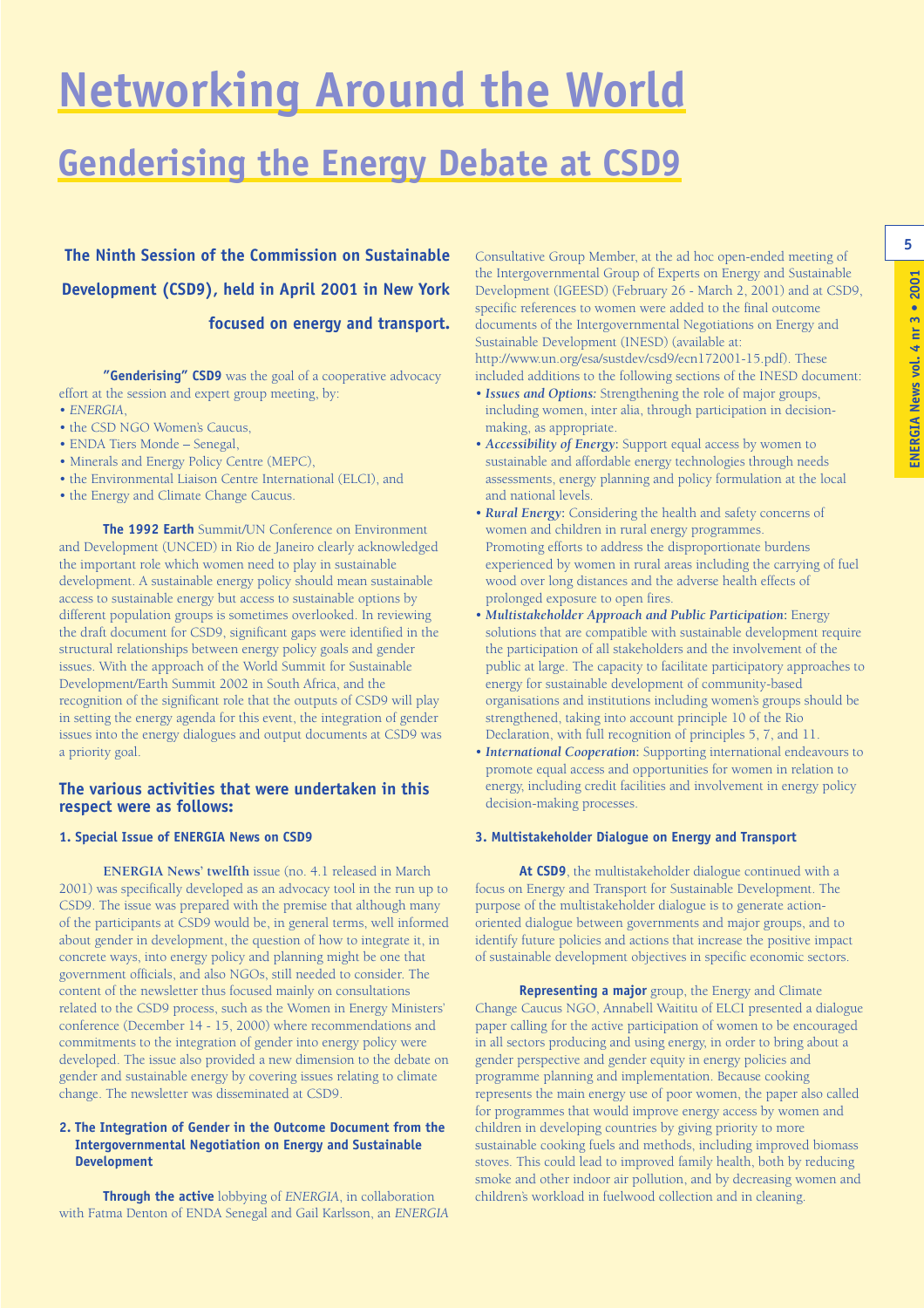#### **• Gender Perspectives on Energy for CSD9**

On behalf of the *ENERGIA* Consultative Group and the CSD NGO Women's Caucus, a background paper was prepared by *ENERGIA* as input to the Secretary-General's report, the EU position paper, NGO Dialogue Sessions, etc. The paper set out the reasons, from both Southern and Northern perspectives, why gender issues need to be more strongly integrated into energy policies, planning and projects, in order to increase sustainable energy access for women. It refers to relevant recommendations made at UN meetings and other expert gatherings, and lists a number of major achievements in both the North and the South. Ten general recommendations for engendering energy and empowering women are made, as well as specific recommendations for the CSD, international agencies, donor agencies, governments, business and industry, workers and trades unions, NGOs and other groups in civil society. The most important contents of this background paper were summarised in the February issue of "Sustainable Energy News", the newsletter of INFORSE, the International Network for Sustainable Energy. This newsletter was disseminated at CSD9.

#### **• Gender and Energy in the South: A Perspective from Southern Africa**

This was prepared and presented by Hesphina Rukato of MEPC (the focal point for the Southern African Gender and Energy Network), as a background paper for the Expert Workshop "Gender Perspectives for Earth Summit 2002: Energy, Transport, Information for Decision-Making" held in Berlin, Germany (January 10 – 12, 2001). One of the aims of the paper was to provide, from a developing countries perspective, an overview of existing research studies and their approaches concerning the linkages between gender, energy and sustainable development issues which were to be discussed at CSD9, including, where possible, practical experience with energy projects and their monitoring.

#### **• Is there a Gender Angle to the Climate Change Negotiations?**

This paper was jointly produced by Njeri Wamukonya and Margaret Skutsch as an attempt to readdress the lack of information on the gender consequences of the climate change process. A number of different issues within the climate change debate, in particular the instruments proposed, were analysed. Included were the responsibility for the emission of greenhouse gases (GHGs), studies on vulnerability to the effects of climate change, emission mitigation, capacity building for participation in flexible mechanisms, and adaptation to climate change. The paper concludes that while there are many gender angles related to the climate change convention and its instruments, some are more strategic than others. Strategic issues include: mitigation activities, the Clean Development Mechanism, capacity building, technology transfer, vulnerability studies, and projects for adaptation. The poor, the majority of who are women, should be targeted and active participants in decision-making.

#### **5. Side Events**

**Side events are** an increasingly important part of the CSD, allowing NGOs, governments, international agencies and others to showcase their projects, hold discussion panels, and hear what others have to say. Four gender and energy related side events were hosted at CSD9. These were:

• A one-day side event at CSD9 on the 24 April 2001, jointly prepared by *ENERGIA* and ENDA-Senegal. Participants were invited to partake in a round-table discussion on the theme: "Does Sustainable Energy have a Woman's Face? Advocating for a Gender and Energy Inclusion in CSD9 and Beyond." Presentations from Lisa Büttner of Winrock International, Annabell Waititu of ELCI, Gail Karlsson, and Ms P. Butelezi of the South Africa Department of Minerals and Energy, provided inputs for discussion.

- A UNDP side event to launch the book produced from the UNDP Energy and Women Project, "Generating Opportunities: Case Studies on Energy and Women". The publication critically looks at policy and programme design options to improve women's access to modern energy services, based on the lessons learnt from the eight case studies presented. As the international community prepares for the Earth Summit 2002, *ENERGIA* considers this current issue of **ENERGIA News**, based on the aforementioned UNDP publication, to be a timely contribution that will serve to highlight actual activities that have attempted to link gender, energy, and sustainable human development objectives at the policy and project level.
- A WHO Expert Panel discussion "Household Energy, Health and Development: Key Issues and Policy Implications for Sustainable Energy", 26 April 2001. The aims of this expert panel were to examine the impacts of household energy on health and development, highlight efforts at global and national/local levels to address the problem, and discuss technical and policy interventions needed for effective and sustainable solutions. Presentation were made by Professor Kirk Smith of the University of California, Berkeley; Professor Jyoti Parikh of the Indira Ghandi Institute of Development Research; Professor Thomas Johansson of UNDP; Dr Nigel Bruce of Liverpool University; Sheila Oparaocha of *ENERGIA*; and Dr Rogerio de Miranda of PROLENA, Nicaragua.
- A display of a multifunctional energy platform, that is a small engine to which a variety of end-use equipment can be attached (mills, alternators, oil presses, etc), from a UNDP-supported project in Mali. The basic aims of the project are to reduce the time and energy poverty of women, and to enhance the opportunities created for reducing income poverty and for achieving desirable outcomes in terms of other indicators of well-being and empowerment. The project, through its partners, can achieve these outcomes by enhancing the benefits of water pumping and water point provision, electric lighting and education.

#### **6. The Caucus Statement to the High-Level Segment Session**

**As a representative** of a major group, the NGO Energy and Climate Change Caucus presented a statement to the High-level Segment Session at CSD9. In its statement, the NGO Caucus recommended: "Women's overall developmental needs must be integrated into programs that address poverty and income-generating activities, including energy production, supply, and consumption, particularly in rural areas. Efforts should be geared towards fostering greater cooperation between men and women in development projects with regard to gender-specific needs."

#### **Follow up activities**

**Building on the** successes at CSD9, and the probability that energy will be a key issue at the Earth Summit 2002, ENERGIA and others in the gender and energy sectors are in the process of planning activities to influence future international energy policy through advocacy to mainstream gender into the outcomes of the energy discussions and documents of the Earth Summit 2002. More details of these activities will become available early next year. ■



◆ For more information on this article, please contact: **Sheila Oparaocha,** *ENERGIA* **Secretariat Coordinator; Email: Energia@etcnl.nl**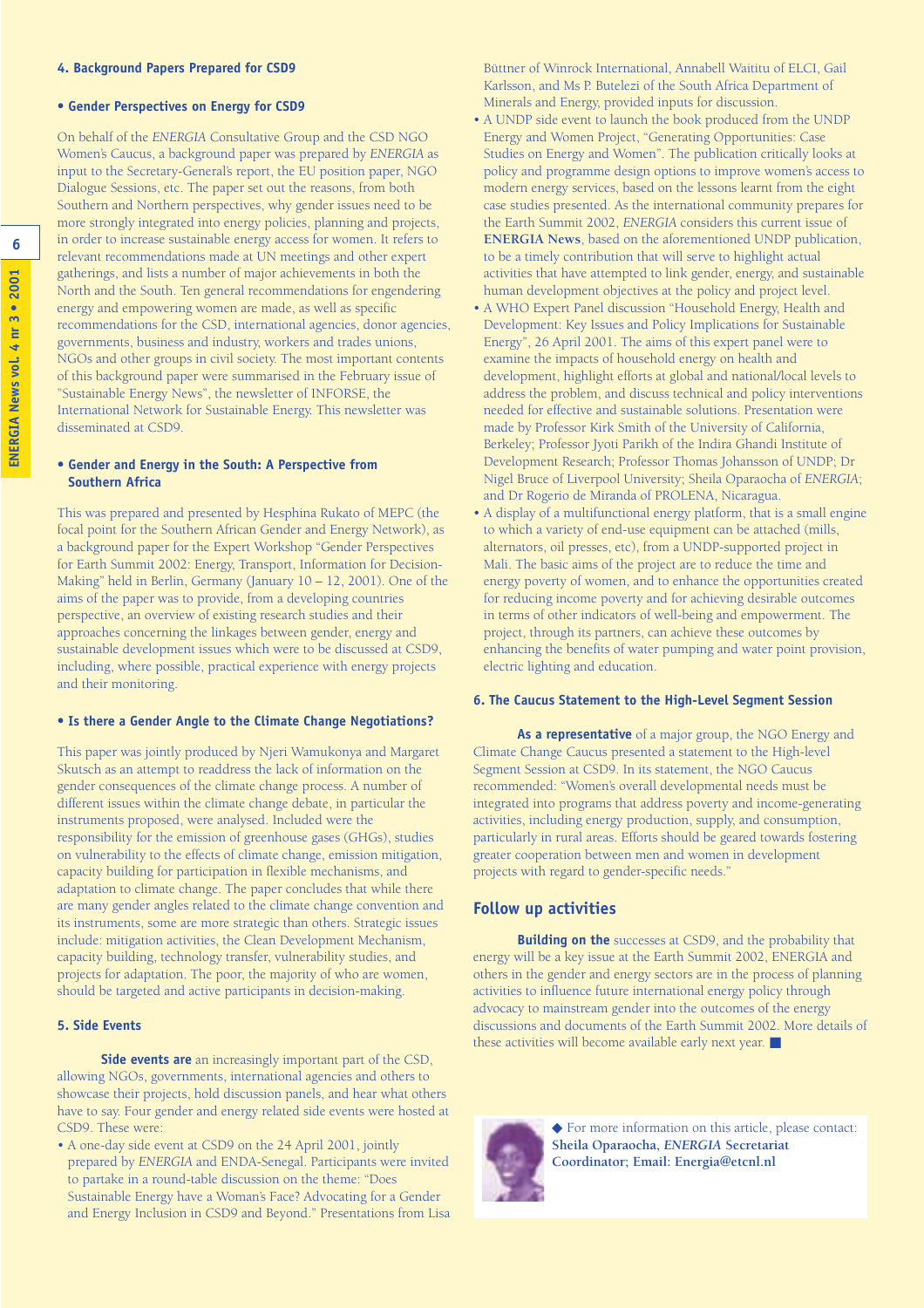*I was wondering if you could first tell us about growing up in Bangladesh. Did your family encourage you to pursue a career in engineering?*

I grew up in a relatively large city, Dhaka, where there were many educational opportunities available to me, and my family placed the utmost importance on education and building a career.

My father was a professor of engineering at the university, so I was exposed to this subject from a very early age, and my interest grew further when I saw my elder sister joining the same university. My family was liberal and encouraged us to choose any field we were interested in.

*Women often complain about feeling isolated and marginalised in male-dominated professions such as you find in the energy sector. Did you experience anything like that and, if so, did it affect your career path? Do you have any suggestions for young women on how to deal with these types of experiences?*

Engineering has always been, and still remains, a male-dominated profession. During my undergraduate years in Bangladesh I was the only female student among the seventy students in my department, and when I went to the United States for graduate studies I was the only woman in a class of twenty. In my teaching career in the US, I was the only female faculty member out of forty-five, and I am still the only woman at most of the professional meetings I attend. In the process I have learnt to stand up for myself, so this situation has not adversely affected me, or my career. Motivation and performance are the key factors.

There is always some feeling of loneliness among minority group members in any situation. In my teaching, I noticed that female graduate students often came to me for discussions and advice on research, and some eventually became friends. Female engineers engaged in different organisations in Bangladesh also seek out opportunities to discuss their situations with other female colleagues who could share their views. But the idea of professional success should not be limited to the challenges imposed by others. Women in such professions should feel confident in setting their own standards, which should preferably exceed general expectations. So it may be a difficult struggle, but you become stronger by taking on such challenges.

I remember that our office in Dhaka once submitted a project bid in which the four senior team members were all women and we took pride in this coincidence. However, after we submitted it to the contractor, the task manager of this highly rated international organisation said, 'everything

### **Meeting** *ENERGIA* **Members**



**Hasna J. Khan Director Prokaushali Sangsad Ltd**

*Interview by Gail Karlsson*

looks fine, but you have four out of five women professionals in this engineering project'. I was truly surprised, because nobody had ever tried to discriminate against us in this manner before, so my response was 'well you should feel proud that a consulting firm in Bangladesh is able to produce such a team'. Of course there was no immediate reply, but our bid won anyway.

#### *What are you currently working on?*

I am part of a technical team of an engineering firm, Prokaushali Sangsad Limited, in Bangladesh. We are currently working on two energy-related topics. We are designing a national solar electrification programme to provide electricity to 58,000 households in the next five years. In addition, with support from ESMAP, we are providing technical assistance to rural women in Bangladesh so that they can enter mainstream energy-related activities and become off-grid energy service providers.

*Your work on development projects in Bangladesh seems to have emphasised solar systems for rural electrification. How did you become interested in solar power?*

My interest in solar electrification comes from my exposure to solar car projects undertaken by senior students at the University of Maryland while I was teaching there as an assistant professor in 1990. It was fascinating to evaluate the potential of solar energy and I began to imagine its potential in developing countries, where millions of households remained un-electrified, while we built solar racing cars.

*The case study you contributed to the UNDP book described a project through which rural women learned to produce and market batteryoperated lamps. Was that the first time you focused on women's energy needs in particular?* 

My colleagues and I in Bangladesh have focused on women's energy needs for several years, but most of our early involvement was in terms of evaluating energy consumption patterns and identifying barriers that were specific to women. The project described in the UNDP book, and summarised in this newsletter, promotes a very special role for women as energy service providers. This is a non-traditional activity for rural women, and considers their capabilities as well as their needs.

*Why did you consider it important to focus on women, both as the target group and as the disseminators of the technology?*

I think this is one of the most effective ways to mitigate the prevailing poverty experienced by rural women in developing countries. If we recognise women's potential, and transfer the knowledge necessary to improve their skills, women can not only benefit from technological intervention, they can also effectively contribute to the economy and to society. It is important that we do not isolate rural women, since they can immensely improve their own livelihoods if we engage them productively in mainstream energy-related activities.

#### *What has been the response to your approach?*

The response has generally been very positive. Public officials in Bangladesh have recognised this activity as a breakthrough in the mobilisation of rural women, while private individuals and organisations are equally impressed by the women's enthusiasm. Because the work is nontraditional by nature, it is subjected to close scrutiny by other organisations that are interested in the potential for future replication.

*What do you see as the most promising ways of increasing women's access to the energy they need to improve their living conditions and future prospects?*

I think that rural women's access to energy is one of the key factors in improving their individual prospects. The impacts of public policies related to the availability of energy for cooking and lighting are far reaching and go beyond the issues of immediate needs for energy on a daily basis, since they are related to the overall sustainability of an integrated energy plan. Another important factor is

*Continued on page 13 >*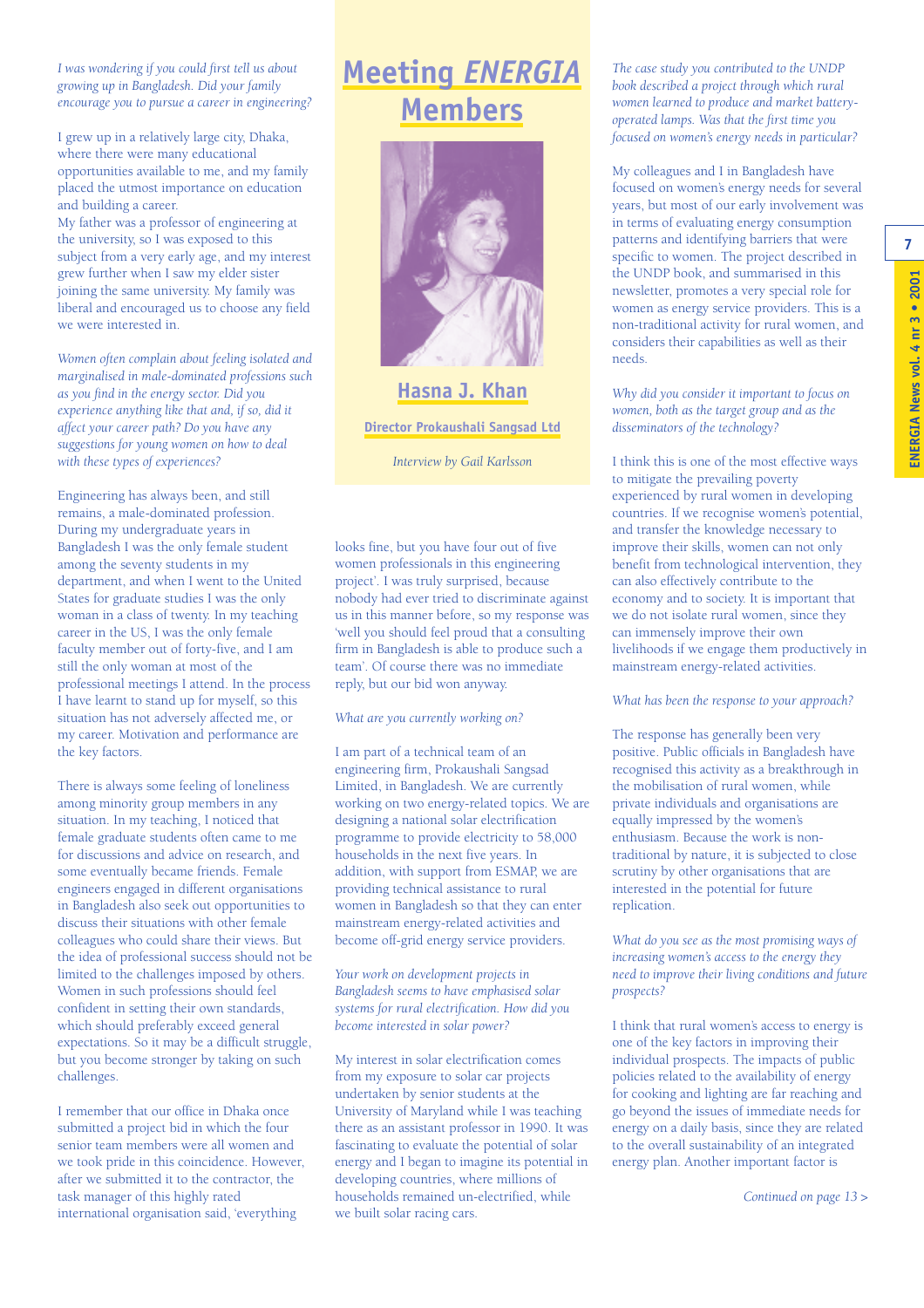

# **International Programmes: Focus on**

### **Engendering UNDP Energy Policy**

*Susan McDade Astra Bonini*

#### **UNDP and Sustainable Energy Policy**

**UNDP works around** the world on capacity building to support sustainable development and poverty reduction. One of the key capacity building areas for this organisation is in support of national policy frameworks, including models of alternative policy approaches, as a means to reach concrete development objectives. Focusing on specific national and local development policy entry points can be an important way of catalysing changes in the living conditions of women and men in developing countries. One of the six thematic priority areas for UNDP worldwide is energy and environment. Within this thematic focus area, the challenge of how to promote sustainable energy policies that address the needs of all people, women and men, rural and urban, is one of our key institutional challenges. Energy policies that address poverty and equity concerns, and specifically those policy approaches that address the unique energy needs and constraints faced by women, have been identified as an important entry point for the development of UNDP's sustainable energy programme. The ways in which policies are reviewed, defined, implemented, and monitored provide multiple entry points in development policy dialogue for including women, their concerns and a gender perspective on desired development outcomes. When development agencies emphasise the importance of focusing on poor people, the majority of these poor people are women and the majority of poor households are headed by women. In this sense it is not possible to promote truly pro-poor policy dialogue without considering the particular situation of women, including the voices of women and their representatives in policy dialogue.

**Sustainable energy approaches** that have "win-win" economic and environmental benefits include: (1) the promotion of enduse energy efficiency to increase the benefits from existing resources and fuels; (2) the promotion of renewable energy systems, especially in decentralised systems, to provide services in rural areas where grid extension would be uneconomic; and (3) the introduction of cleaner, modern technologies and energy carriers where energy services are scarce or absent. None of these approaches are gender neutral, either by definition or design, and specific efforts are needed in the design of policies and programmes to accurately identify the impacts and opportunities they present to women and their communities.

#### **Energy and Women: Background**

**Today, two billion** people rely on traditional fuels such as wood, dung and agricultural residues to meet their heating and cooking needs; and two billion people, mostly in rural areas, still do not have access to electricity and the services that electricity provides. Due to gender-specific roles in the use of natural resources, scarcity of energy services impacts on men and women differently, as will solutions that reduce this scarcity.

**The burden of** fuel collection to meet household energy needs falls mainly on women and girls, reducing their educational opportunities, the time available for domestic and income earning activities, and their quality of life. Lack of energy options for water pumping, grinding, food processing, and other activities largely undertaken by women in developing countries, entrenches gender disparities and conditions of poverty. Worldwide over two million premature deaths annually are attributable to the health impacts of indoor pollution from heating and cooking with traditional fuels, and these health impacts are borne most directly by women and young children.

**The poorest people** spend a higher proportion of their family income on energy services than other groups. Dry cell batteries, kerosene and candles amount to low quality and expensive energy services for poor people. In many countries, energy sector reforms, utility deregulation, and electricity distribution privatisation, contribute to increased inequities in energy service provision. Since much of the contribution by women and girls to the production, distribution and use of energy goes unmeasured in economic terms, market signals alone are unlikely to have direct economic benefits in the short term on women's lives.

**The special energy** needs of women have in general not been addressed in energy planning processes. Although the unsustainable environmental impacts caused by existing energy systems have resulted in the international recognition of the need for fundamental changes in energy pathways; price distortions, due to subsidies for conventional energy, and weak support for energy alternatives have hampered systemic change. Energy professionals, both women and men, also frequently assume that energy policies are gender neutral.

#### **Implementing new approaches**,

however, is complex and requires more integrated and participatory approaches. With new and innovative regulatory, technological and financing measures, energy can become a powerful instrument that supports sustainable human development. Ensuring adequate attention is paid to the three dimensions of sustainable development - economic, social and environmental - and to the gender differentiated needs of poor people for energy services that support sustainable development, is the goal of UNDP in this area.

#### **What to Do:**

**It is essential** to include sustainable energy considerations in three types of policy dialogue: macroeconomic reform, energy sector reform, and sustainable development planning. All three must address energy in ways that support growth and equity if the Millennium Summit goal of halving the number of poor people by 2015 is to be achieved. All three provide opportunities to address the unique energy needs of women, and to consider how the availability of energy services differentially impacts on groups and sexes. Within processes for setting and regulating national economic, environmental and energy policies, UNDP's energy activities advance the interests of poor and marginalised groups with the object of increasing their access to energy services. Generally, getting sustainable energy policies right requires addressing a two issues axis,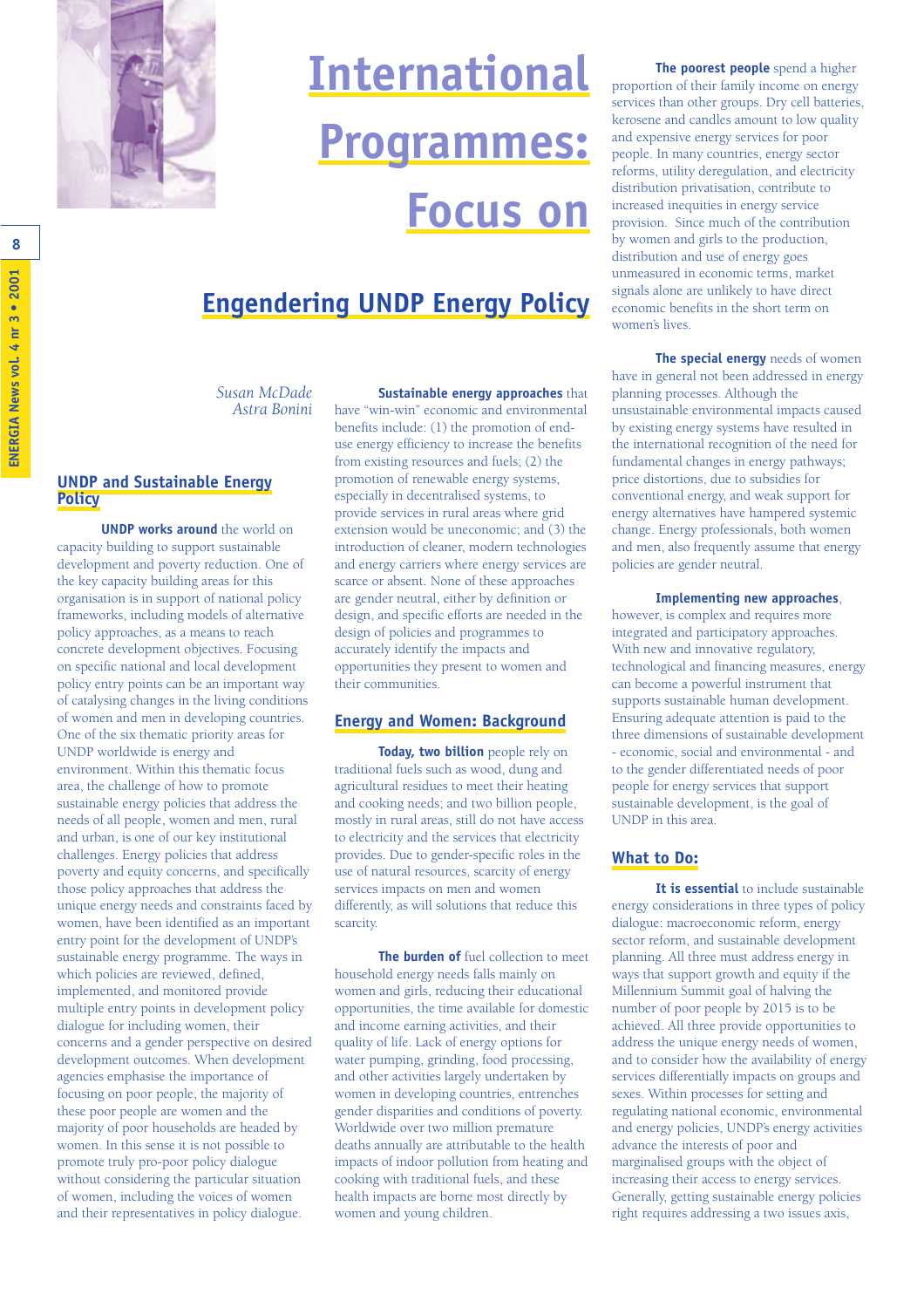equity and sustainability, within the following three policy arenas**:**

#### **1. Energy linkages in macroeconomic policy reform**

**Within macroeconomic reform** processes it is essential to evaluate and review the effect of energy subsidies and subsidy reduction on poor groups, and within these groups, poor women. Support for national efforts to restructure subsidy programmes, including targeted energy pricing, is essential to support equitable growth. Adequate policy debate on the role of pricing cooking fuels, and LPG in particular, is an essential element of this debate if household energy needs, and the role of women in meeting these needs, is to be adequately addressed. Similarly, the inclusion of energy links and household energy concerns in poverty reduction strategies and the non-energy sector policies of developing countries is essential in order to reach social, economic and environmental goals. Policy considerations in a variety of economic sectors impact on energy and poverty outcomes. For these policy discussions to be undertaken in an informed way, the distinct energy-use patterns and economic conditions of women and men, and female-headed poor households in particular, must be adequately understood by policy makers. In many instances this requires the collection of baseline consumer information from poor groups. Often, it is the women within these groups who are the hardest to reach in terms of information collection and statistical sampling due to gender blind methods of data collection, and differences in literacy or social norms impacting on communication outside the family or community. Special efforts to address these complex gender-based differences are required in order to gather useful consumer data that can inform macroeconomic policy making processes.

#### **2. Energy sector policy and development Capacity building**, for energy

planners, utility regulators and energy companies, in terms of assessing and meeting the energy needs of poor people, poor women, and rural populations, is also a major challenge for energy sector reform around the world. An understanding of the energy consumption and production profiles of men, women, families and communities is essential in this dialogue. Increasing the capacity of public officials, including women officials, to understand gender differentiated energy considerations is important in this regard. Around the world, the process of energy sector restructuring, separating energy generation, distribution, and sales into distinct economic units, both publicly and privately owned, is a significant feature of energy sector regulation. This process creates opportunities for innovation in the use of

cleaner decentralised energy systems and also potentially impacts on the employment of energy sector workers. Opportunities to expand the use of rural energy cooperatives, private sector small-scale producers, and credit systems to support the purchase of energy services, can all be expected as part of this process. In all these regards, there are significant opportunities for women, and women's groups, to expand their participation in energy sector solutions, but these will not be taken unless government officials and representatives of the energy industry are sensitised to the potential beneficial development outcomes. As the publication featured in this issue shows, there are a number of countries in which the active inclusion of women's groups, and gender considerations in planning energy services delivery, has resulted in better outcomes in terms of the quality of energy services delivered.

#### **3. Energy within sustainable development policy dialogues**

**National and local** sustainable development planning is another important entry point for including energy issues since they impact on the local environment and human well-being. One of the features of sustainable development planning that crosses sectors and development issues in the economic, social and environmental realms, is the use of participatory methods in problem definition and solution identification. Support for multistakeholder dialogue processes in energy for sustainable development is essential in identifying barriers and determining common objectives and priorities in new energy developments and investments linked to economic growth, equity and sustainability. Critical stakeholders include women and their representatives. Energy issues linked to land use, fuel harvesting, and the role of women in managing natural resources, are fundamental in this regard. Similarly, the role of modern energy carriers and reliable energy services for supporting economic activities and social services for women, their families and communities, are key aspects of sustainable development planning. These stakeholder groups can provide important insights into the specific causes of unsustainable practices based on the daily conditions of women and especially poor women, and may also provide insights into innovative solutions that would not otherwise emerge. As is the case with macroeconomic and energy sector planning, the sensitisation of planners and policy makers to the fact that gender-informed policy options lead to better development outcomes, is an important element in improving the policy dialogue process itself.

**In addition to** supporting the inclusion of sustainable energy

considerations within the three realms of policy dialogue described above, UNDP places emphasis in programmes on a few key topics. Again the purpose is to support equity and sustainability in development outcomes. In relation to two programme areas, there are specific issues directly linked to the role of women in development.

#### **Rural Energy Services (Heating, Cooking, Electricity)**

#### **Development activities and**

programme support focusing on the heating, cooking and electricity needs to support household and productive activities in rural areas is essential if the goal of poverty reduction is to be achieved, especially since the majority of people with the worst energy services live in rural areas. Women in rural areas face many of the greatest challenges in relation to access to basic health and education services, economic opportunities and food security for themselves and their families. UNDP assistance focuses on energy efficient options through both conventional and renewable energy. In this focus area, special attention needs to be given to the distinct energy needs of women in terms of household and economic activities, and the essential role of energy services in supporting value-added activities in rural areas. Priority policy issues include topics such as resource use and ownership, pricing, credit, taxation, and public information to support rural energy objectives concerning electricity, cooking, and the other energy needs of poor communities.

**In rural areas** much greater support is needed in relation to analysis, capacity building and programme development focusing on the distinct energy use patterns and needs of women for both household and productive activities. Support for the marketing and availability of cleaner burning fuels such as LPG, and the adoption of more energy efficient equipment (stoves, kilns, etc) is critical to address the cooking and thermal energy needs in rural areas. In many cases, this will require adaptation of technology, fuel options and energy service payment systems to reflect the conditions of poor households, and women in particular. Promotion of decentralised energy service delivery options to meet electricity needs in rural areas (to support illumination, mechanised power, water pumping etc) using the fee-for-service approach can expand the access of poor women to these services. The decentralised approaches supported to date include a multi-functional platform using diesel engines, solar photovoltaic home and community based systems, hybrid electricity generating systems, and biomass equipment to produce clean cooking gas, heat and electricity.

**9**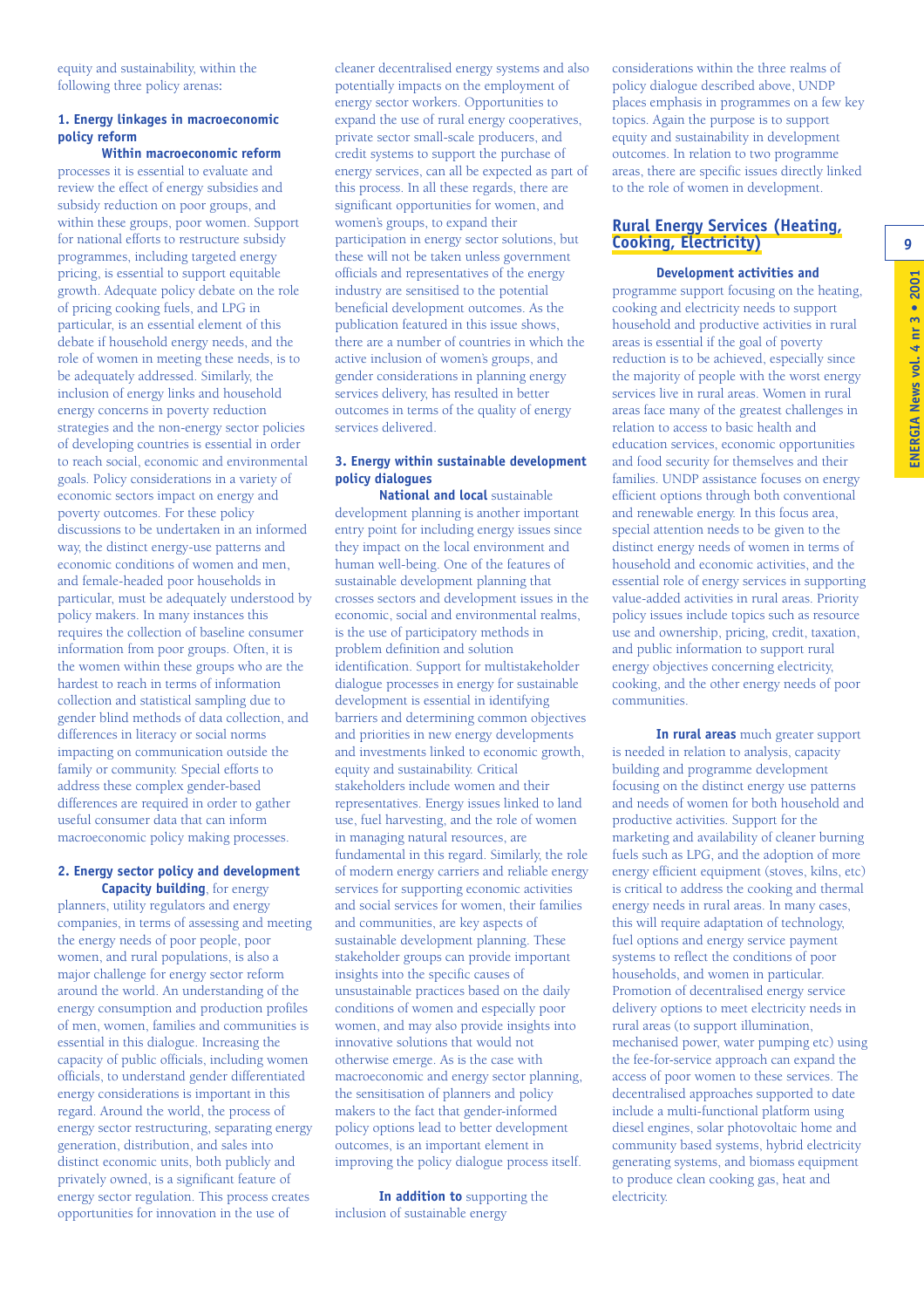**As mentioned earlier**, the analysis of the ability and willingness to pay for energy by poor households has proven to be essential in these approaches. This is also an important basis for enhancing access to, promoting, and developing credit systems that can finance investments in energy generating systems and energy using equipment, and so expand economic activities in rural areas. In assessing the ability of households to pay for energy services, it is essential to determine the extent to which women participate in the decision-making process or management of family incomes and savings. Where women are not decision makers over the use of scarce cash resources, it will be difficult for them to participate in fee-for-service approaches for meeting their energy needs. This suggests that an important part of the planning and implementation of such systems should be an adequate understanding of the relationship of women to cash resources in the communities or regions that are targeted by such programmes. The assumption that men and women within poor households have equal access to money, or would make the same decisions concerning the use of such resources, is not supported by field-level evidence from around the world.

#### **Low-Emissions Technology**

**The energy needs** and unique characteristics of developing countries will impact on the direction of technology development, as the majority of new investments in energy will take place in these markets in the future. In the long term, low carbon energy pathways are the only truly sustainable development option. UNDP efforts in this area support the introduction and adaptation of low emission technologies that can support economic growth, social development and environmental

sustainability. Changing technology pathways can have both positive and negative impacts on women and the inclusion of gender impact considerations in assessing the effectiveness of energy technology options is necessary but often ignored. The tools and methodologies needed for such assessments are not always readily available and more work is needed in this respect. Cleaner, lower emission, technology can certainly bring about positive global and local environmental impacts. The impacts on local employment and gender issues cannot be assumed to be positive unless consideration of these aspects is explicitly incorporated in effective programme design.

**Priority activities in** changing energy technology pathways include capacity building and creating networks to provide information on clean energy technology options, developing country experiences with different technology options, and assessing emerging trends regarding the introduction of technologies and their viability in developing country markets. In all these regards there are again important opportunities for including women, their representatives, and a gender perspective in such assessments. Evaluating the impact of low-emission energy technology changes on the gendered division of labour, formal/informal sector employment opportunities, and rural/urban opportunities, must be balanced by a consideration of both equity and sustainability factors. Where cleaner technologies also bring about improved employment, income earning, or time saving opportunities, for women there can be win-win outcomes. Often, the introduction of modern energy technologies has led to the displacement of women from traditional energy-using economic activities, or has created new employment opportunities that are accessed mostly by men. If the methods used to introduce these

technologies result in improved environmental outcomes, yet worsen the living conditions of one sex, or specific income groups, the approach cannot be said to be truly sustainable.

#### **Conclusion**

**As this discussion** has shown, there are multiple opportunities for including a gender perspective in energy dialogue and public policy setting. Policies cannot be assumed to be gender neutral, and many policies designed to bring about positive development or environmental outcomes can have unintended negative effects on women and their opportunities to overcome poverty if explicit attention is not given to gender relationships in policy and programme design. This leads to the concept of gender mainstreaming in policy dialogue. Unfortunately gender mainstreaming in some cases had led planners to conclude that if gender is "mainstreamed" then a special focus on women and their unique economic and social conditions is not called for. As the experience of UNDP has shown in development efforts around the world, and as these case studies underline, those policies and programmes that do pay special attention to the energy roles, needs and options of women tend to bring about better overall development outcomes. This testifies to the importance of using special tools, improved analysis, better baseline data collection, and seeking out the opinions and participation of women and their representatives within policy analysis, dialogue and definition, in order to bring about more sustainable energy outcomes. UNDP has recently launched a new Thematic Trust Fund on Sustainable Energy as a means of raising additional development assistance to support country-level operations,

#### *Continued on page 22 >*



◆ Susan McDade is the Sustainable Energy Programme Team leader of the United Nations Development Programme (UNDP) in New York, where she has been posted since May 1996. In New York, Ms. McDade works with other headquarter units and country offices in operationalising the UNDP Initiative for Sustainable Energy (UNISE)

through the provision of technical assistance and programme support for topics such as the environment, job creation, the role of women, and poverty alleviation, as they relate to energy issues. Ms. McDade is also one of the contributors to the UNDP publication *Energy after Rio: Prospects and Challenges* released in 1997 in preparation for the UN General Assembly special session that reviewed progress since UNCED, as well as *Generating Opportunities: Case Studies on Women and Energy* published in April 2001 as input to the ninth meeting of the Commission for Sustainable Development. Susan McDade holds a Masters degree in Development Studies, having specialised in economic policy and planning, from the Institute of Social Studies in the Hague, the Netherlands where she studied and subsequently taught from 1987- 1990.



◆ Astra Bonini is completing a Master of International Affairs degree at Columbia University's School of International and Public Affairs. Her focus areas are economic and political development and environmental policy studies. Astra previously worked as a transportation engineer, developing city transportation plans and analysing the impacts of

development on transportation systems. Astra currently works with UNDP's Sustainable Energy Programme on energy and gender policy projects. Her interests include renewable energy for rural development, development for social equity, and integrating local knowledge and traditional technologies into development projects. Astra Bonini can be contacted at: **anb59@columbia.edu**

◆ For more information on this article, please contact: **Susan McDade, UNDP – Sustainable Energy Programme, 304 East 45th St, Room 999, New York, NY, USA 10017; Tel: +1.(0).212.906.6085, Fax: +1.(0)212.906.5148, Email: susan.mcdade@undp.org**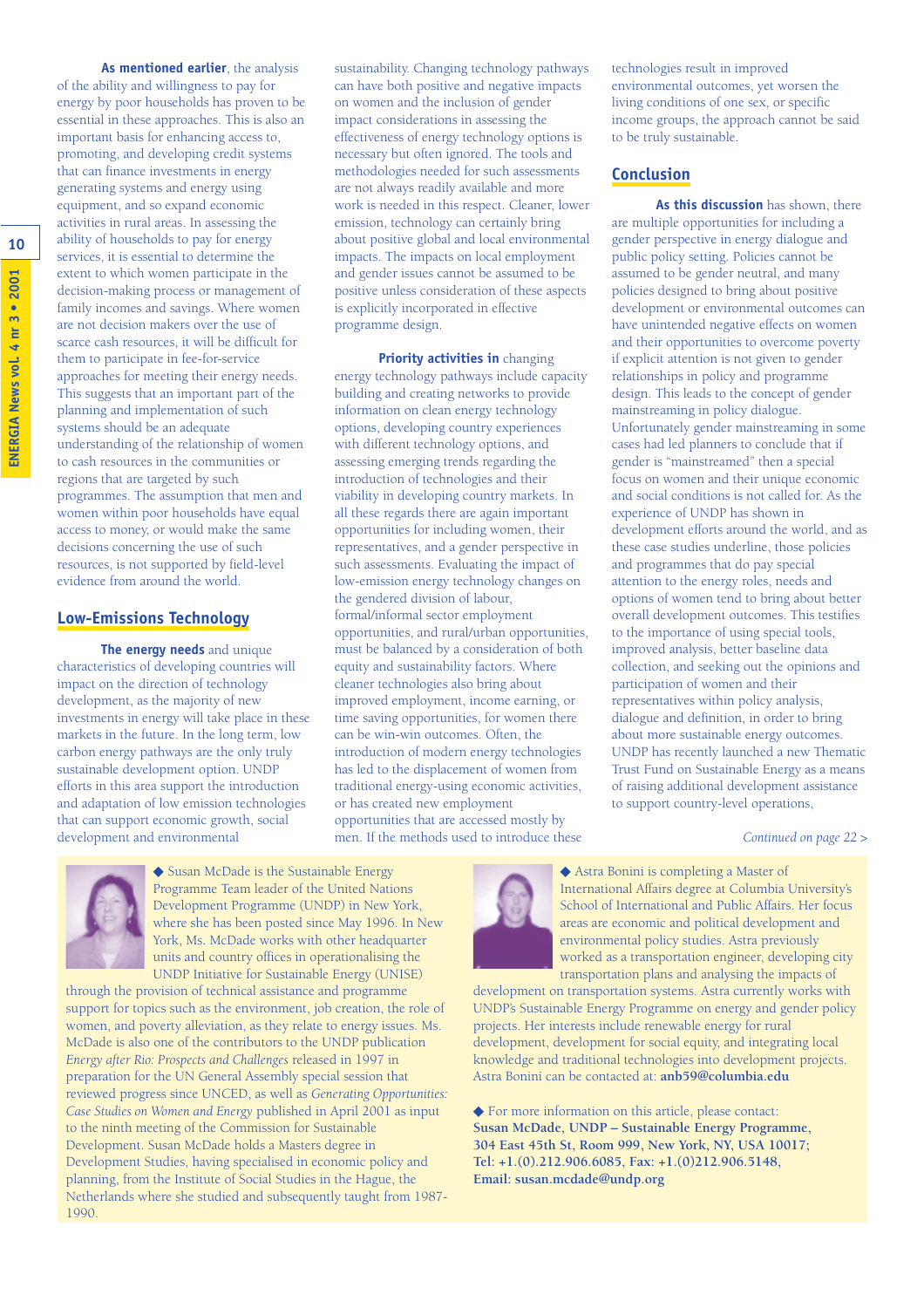

# **Resources: Focus on Training**

### **Gender and Energy: How is Gender Relevant to Sustainable Energy Policies?**

#### *Makereta Sauturaga*

**The importance of gender in energy** sustainability cannot be over emphasised. This is the message that comes out clearly in the chapter entitled *"Gender and Energy: How is gender relevant to sustainable energy policies?"* included in the publication *Sustainable Energy Strategies: Materials for Decision Makers* prepared by the UNDP Energy and Atmosphere programme in 2000 as part of the UNDP Initiative on Sustainable Energy (UNISE). The publication was primarily intended as a resource for use by UNDP country offices when working with governments to incorporate sustainable energy activities into country-level development projects, build national capacity on cross-sectoral approaches to energy issues and the design of sustainable energy policies and programmes. The inclusion of a chapter on gender and energy will help in mainstreaming the issue in policy and project discussions. The publication is also intended to serve as the basis for in-country training activities. UNDP have made the material available to a wider audience and here we are considering the chapter on Gender and Energy as potential training resource material.

#### **Increasing global interest** in

sustainable development has led to the development of new perspectives on energy policies that promote greater attention to the social dimensions of energy decision-making, including the disparate gender impacts of national energy priorities. The publication argues that this increased interest in the gender dimensions of energy related issues is strongly motivated by the following factors:

- Rural women are the primary collectors of fuel wood to meet household energy needs. Meeting this basic energy need involves large amounts of time and physical efforts, and poses great risks to women's health and safety.
- Women throughout the world continue to have fewer options and opportunities than men.
- Women's work in sustaining their households, families and communities has generally been ignored in calculations related to economic policy because it does not fall within formal, monetarised, market activities.
- Lack of energy services limits women's productive and community development activities.
- There is very limited or no involvement of women in policy formulation and energy decision-making processes.
- National energy priorities affect gender issues.
- Global concerns about sustainable development and environmental degradation.

**The Gender and Energy** chapter further provides key points that can be included and/or improved upon when considering gender issues in the energy planning and policy formulation process. These include the need for:

- Stakeholder participation and consultation in energy planning and energy decision making,
- Public awareness of energy policy issues,
- Skills training to boost women's ability to engage in productive, income-generating activities, and
- Addressing priority issues of concern to women in energy projects.

**The authors of** the Gender and Energy chapter have developed their argument by analysing factors that demand that greater attention be given to gender and energy. This was achieved by looking at the problems experienced by women, in particular rural women, in developing countries in their struggle for daily energy survival; and what actions have been taken at the international level that relate to gender, energy, the environment, and sustainable development. They then considered some of the practical suggestions on how to incorporate gender issues into the energy planning and policy formulation processes.

**It would be** helpful, however, if there was a clearer statement of purpose, or a summary of findings, at the outset to inform the reader about what exactly the materials are intended to cover. Also, additional examples or illustrations to support the document's conclusions, particularly in section 2.1, would make it more focused. References to "women throughout the world", "in many countries", and "in many cases" make the document seem rather generalised.

**One good aspect** of this chapter is that it raises an important issue - gender and sustainable energy are topics being discussed globally. Since the document is intended for use as training material for decision makers, it would be helpful to define the category of decision makers that are being targeted, and whether it is for industrialised or developing countries. Since the focus tends to be on developing countries, the materials would seem best suited for use in such countries. However, the topic is a more general one and gender issues need to be also addressed in the energy policies of industrialised countries (see for example, the article in **ENERGIA News** 4.1 p.12-13: *Gender and Energy: A Northern Perspective).* 

**An appropriate target** audience for the training materials are those decision makers in government and non-government organisations, interest groups, the private sector and government departments, whose activities have an impact on energy, environment and sustainable development. Decision makers in relevant energy ministries and departments need to be targeted because many of them fail to take into account the particular needs of women with regard to energy planning and projects. Targeting decision makers in other related departments would also be useful because energy provides many different services and it interacts with economic, housing, transport, welfare and environment policies.

**The material is** easy to understand and with some modifications in its presentation, as discussed above, would provide excellent resource material. One suggestion in terms of presentation is to include a background section including general information on gender and energy. A section could follow this on past and current problems with sustainable energy development (problems that could be categorised as *accessibility of energy, women and energy use,* etc). Next could be a section on key considerations (such as *public awareness and training, stakeholder participation in energy planning and energy decision making, rural electrification)* that might assist in genderising energy planning, and finally conclusions with suggestions for follow-up.  $\blacksquare$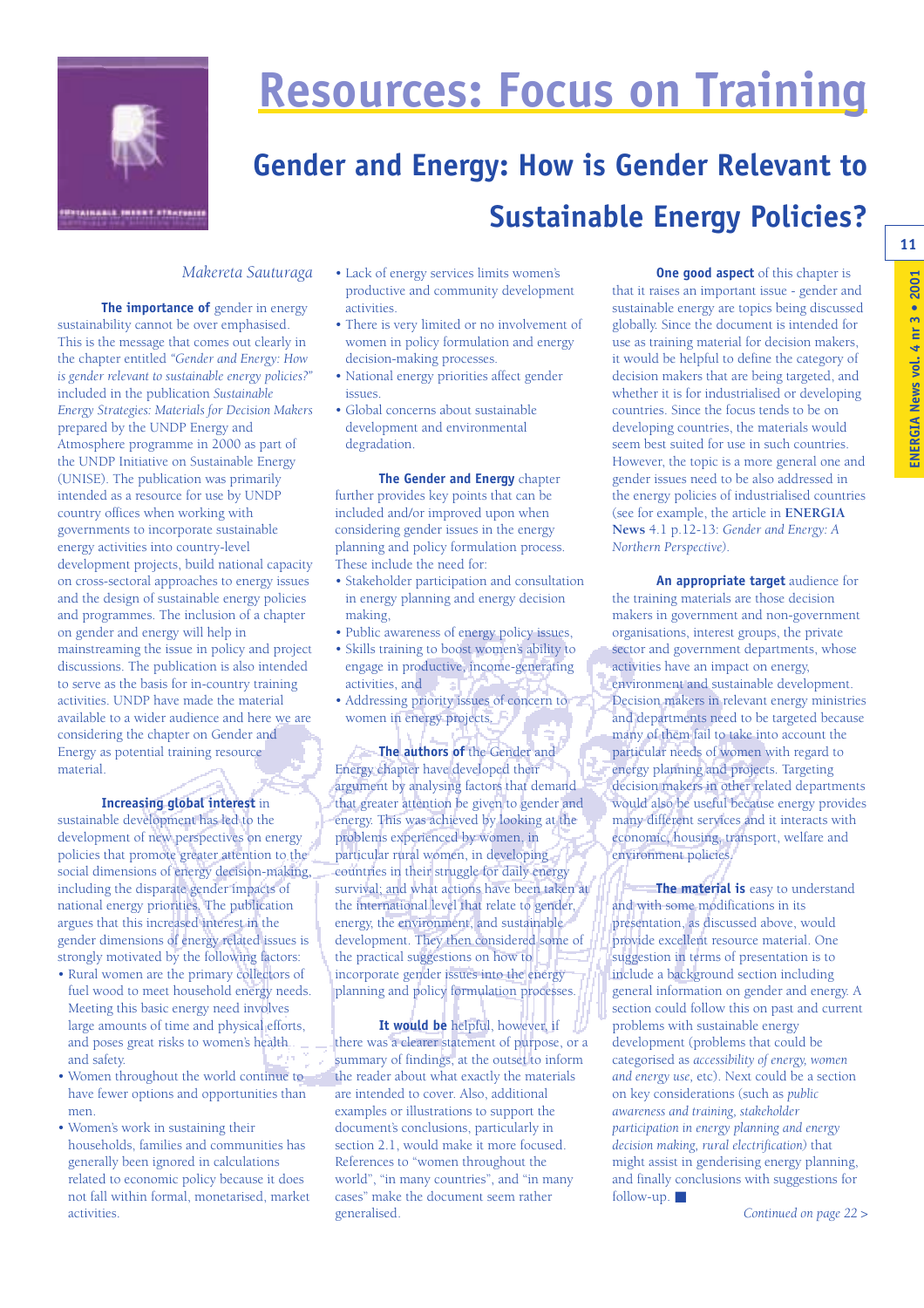### **Battery-Operated Lamps Produced by Rural Women – Bangladesh**

*Hasna J. Khan*

**Implementation of the "Opportunity for Women in Renewable Energy Technology Utilisation in Bangladesh" project began in 1999 with funding from the Energy Sector Management Assistance Programme (ESMAP), a joint programme of the World Bank and UNDP. Surveys and consultations about energy needs, with community members in an area made up of remote islands, identified electric lighting as a high priority for the rural households.** 

**Of the more** than 120 million people in Bangladesh, 80% live in rural areas and most use traditional forms of biomass energy. For lighting, people in rural areas frequently use kerosene. Typically, poorer households use *kupis*, which are small inexpensive cans of kerosene with wicks. Households with greater resources purchase hurricane lanterns in which the flames are surrounded by glass enclosures. Both of these lighting devices produce poor quality light and release smoke and fumes. A project was developed by Prokaushali Sangsad Limited (PSL) to improve the lighting and indoor air quality of rural households by replacing the traditional kerosene lamps with modern battery-operated lamps. Through a microenterprise, rural women are now engaged in the construction and sale of fluorescent lamps that use direct current (DC) and rechargeable batteries. About one thousand rural households are using these lamps today in the remote islands of Bangladesh.

#### **Women's Lamp-making Microenterprise Project**

**The project is** located at Char Montaz, an island in the south of Bangladesh, a five-hour motorboat journey from the nearest commercial centre. Electric grid extension to this area will not be economically viable within at least the next 20 years, and therefore there is a high demand for alternative modern lighting.

**The women involved** in the project run the manufacturing plant that produces the lamps, and are certified by the local government to run their business as a cooperative. Besides lamp construction, women are also learning about quality control, business development and marketing. If a woman constructs and sells two lamps a day, her daily income increases by 100 Taka (approximately US\$2). This is equivalent to the daily wages of a skilled labourer, and thus raises both her income and her social status.

**The DC lamps** are popular because they have a number of advantages. They are designed to operate with high efficiency and low energy consumption, and are seen as good value in terms of the benefits achieved. The lamps reduce the risks of fires from kerosene lamps, as well as smoke and other emissions that cause health

problems, air pollution and climate change. The lamps use small batteries that are familiar to rural households, and are portable so that they can be charged from diesel generators at a battery charging station, or from solar modules when they become available.

#### **Stakeholder Participation**

**The primary bases** for the development of this project were the previous studies done by the designers of solar electrification projects, including a market assessment survey of solar PV applications for rural electrification conducted by PSL and funded by the World Bank. These surveys focused on the energy utilisation patterns of rural households. In response to remarks made by rural women, the project designers felt the need to utilise the potential of rural women, in terms of skills and ideas, in designing energy service delivery mechanisms.

**Local NGOs were** consulted in the early stages of project implementation. Since rural energy was not their mainstream activity, they were hesitant about offering microcredit for energy equipment. The impact of improved lighting on poverty alleviation and the health of rural people, as well as potential income generation opportunities, had to be explained to them.

**Recruitment of participants** for the microenterprise project was undertaken through announcements and the distribution of handbills in local villages. Local NGOs also discussed the opportunity with their contacts. In total, 35 women were seen as appropriate participants based on their interest in the potential activities, their education levels, their present occupations and their aptitude for business. None of the women had been previously employed, although many were experienced in handling microcredits through local NGO programmes.

**After training in** the use of the tools, and gaining experience with the electronic components, the women were examined to ensure that their technical skills were adequate to ensure reliable lamp construction. The group leaders who were to manage the manufacturing plant received extensive training in accounting and bookkeeping so they could keep accounts relating to daily production, sales revenues, and costs of the factory operations.

#### **Market Development**

**The project advertised** the lamps by organising public meetings, distributing handbills, and setting up billboards and posters. In addition, the lamps were demonstrated at several locations, including shops and residences. A detailed marketing plan was developed by the women covering factors such as business location, customer characteristics, target markets, competition, electricity demand, marketing goals and strategies, and budget considerations. The long-term target area of this project covers nearly 20,000 households within 300 square km beyond the reach of grid electrification.

**Lamp sales are** closely tied to the availability of batteries and reliable battery-charging facilities. Recharging batteries is difficult when battery-charging stations are more than two kilometres away. The project set up the first diesel battery-charging station in Char Montaz so that local battery users do not have to carry batteries to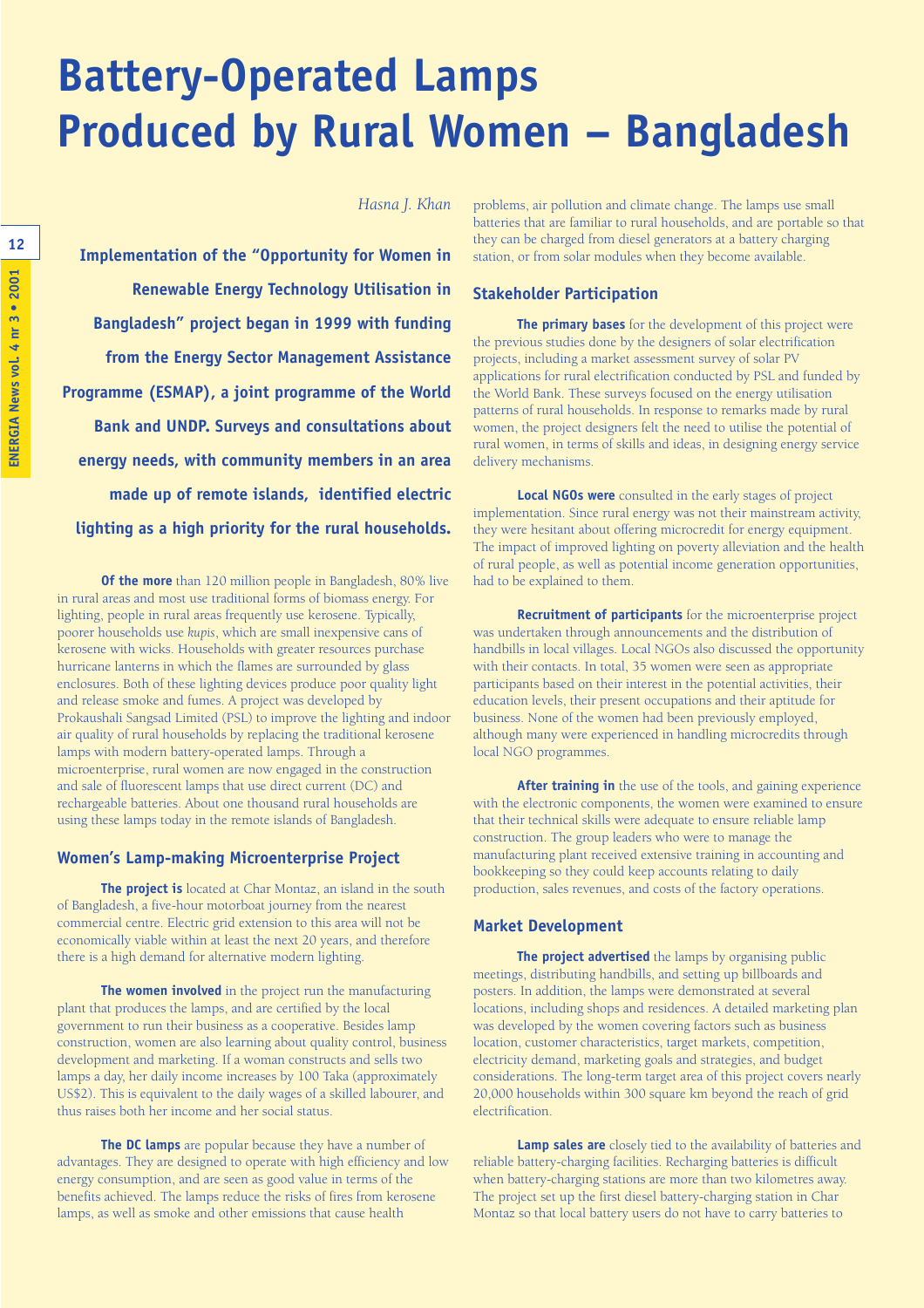**13**



*By helping women move from traditional farm labour into skilled labour and gainful employment in the energy sector, this lamp-making project in Bangladesh has elevated the knowledge base of rural women and exposed them to mainstream commercial activities. (Photo: Courtesy of Haska J. Khan)*

Golachipa, five hours away by motorboat. In addition to charging batteries, this station is the major sales centre for the lamps manufactured by the cooperative, as well as for reliable batteries sold at affordable rates. To facilitate service, battery-charging stations in two other locations are now owned and operated by the microenterprise.

#### **Financing and Access to Credit**

**Despite the popularity** of the lamps, sales are hindered by the lack of consumer credit for purchasing the batteries. In order to make the batteries affordable to rural households, the enterprise offers microcredits, and has sold about 300 batteries on this basis. With a suitable financing plan, service providers could also offer solar panels for household battery charging. There is a plan to enable rural households to purchase solar panels using microcredit from the women's cooperative. This type of arrangement will spread out payments on a monthly basis, thereby eliminating the high initial costs that prevent many people from purchasing solar systems. However, even with such an arrangement, using private commercial funds to finance solar lighting projects would generally result in monthly fees beyond the means of many rural end users. Hence, it is

expected that some financial subsidies will be needed in order to reach a broader group, at least in the short-term.

#### **Benefits to Women**

**Lamp production provides** a new opportunity for women to earn a living, one in which their labour is highly valued. Besides increasing the non-agricultural skills of rural women, the project has also allowed them to generate income, play a role in decentralised energy service delivery, improve their quality of life through better lighting, and raise their status in the household and in the community.

**Income generation has** been a key motivation for the people buying the lamps. Household income was found to rise with the availability of electric lighting in the workplace. Families with school age children have also shown significant interest in purchasing battery lamps so that their children have better light for studying.

**Project participants and** their associates now run meetings to discuss prospects and problems in microenterprise operations, regional sales and electrification issues. The women are encouraged to bring their husbands to the monthly meetings with the marketing manager in order to discuss business prospects. The husbands of the project members offer assistance to the working team of women, especially in marketing, sales, and the operation of battery-charging stations. Such interactions have been found to build women's confidence, and the interest of the men in the project. Women who are involved in lamp construction are also being heard more by their community. As a result, the project has been successful in removing some of the social and cultural discrimination experienced by rural women.

**Participation in project** activities requires women to regularly spend time outside their homes, helping to overcome a traditional social barrier. Other family members are found to support the women by taking on household responsibilities. The electric lamps enable housework to be done at night, and women can restructure the time they spend on household activities. The women involved in project activities have also shown an interest in more energy efficient cooking equipment that would save cooking time and allow more time for income generation. Such shifts in priority-setting by households in remote rural areas are a sign of the social changes achieved by the project. ■

◆ For Hasna J. Khan's biodata, please refer to the interview on page 7. ◆ For more information on this article, please contact the author at the address given below.

#### *Continued from page 7*

creating new avenues for income generation by women through energy service opportunities. This can provide them with greater access to alternative energy solutions that have higher efficiencies and more diverse applications.

*Do you have any advice for young women who want to work in the energy sector?*

I strongly encourage younger women to

join technical professions if they have the opportunity. We need to change the traditional mind-set in the energy sector and work to allow the benefits of energy to reach the less fortunate people, as much as we aspire to the high-tech innovations available in more advanced countries. Young women should feel comfortable with their own fields of activities and also share the vision of those who are engaged in bringing such social changes. ■

◆ For more information, please contact: **Hasna J. Khan, Director Prokaushali Sangsad Ltd; 15 Gainsborough Place, Newport News, VA 23608, USA; Tel: +1.(0).757.872.9921, Fax: +1.(0).757.872.9921, Email: Hasnajkhan@cs.com**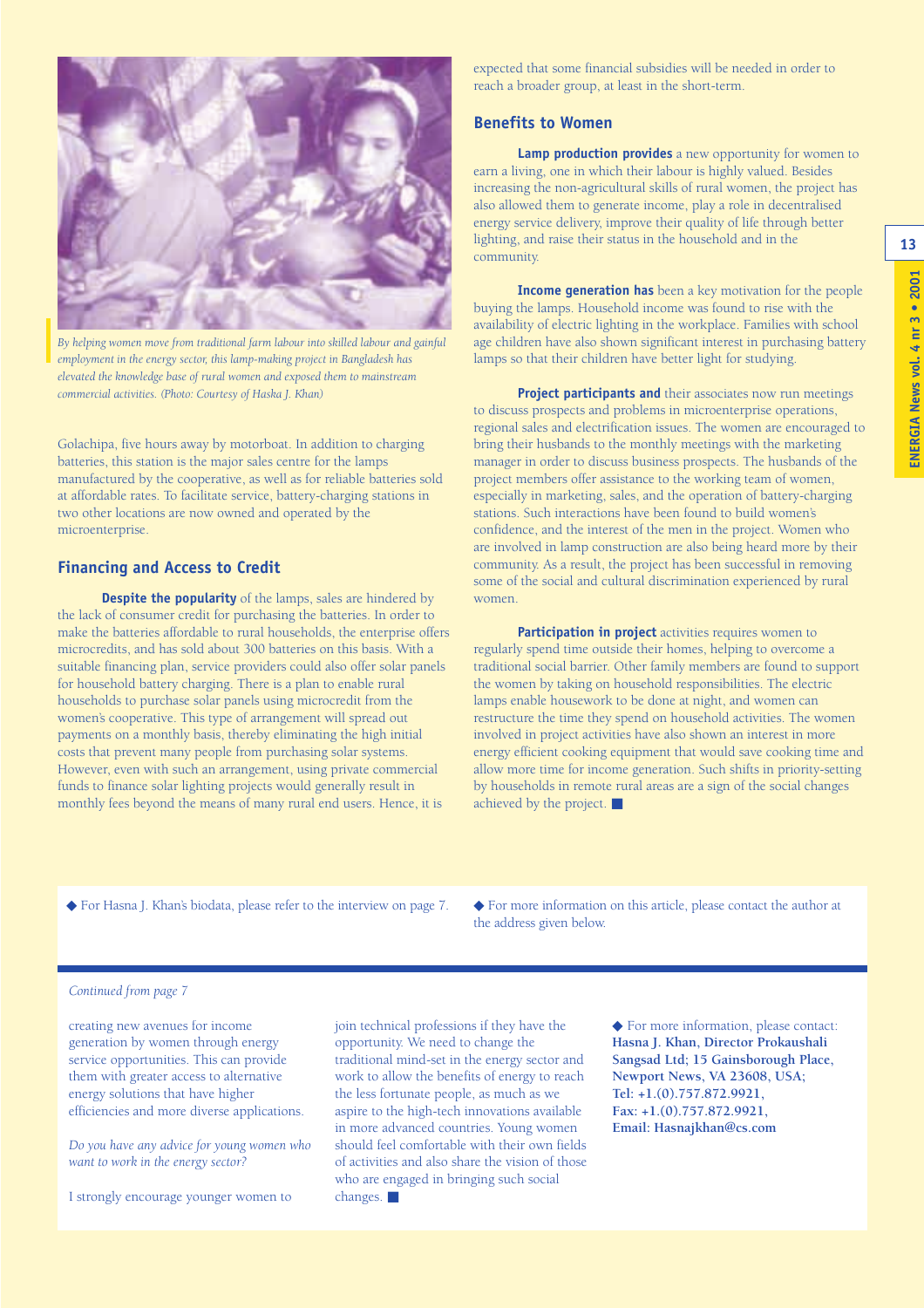# **Photovoltaic Project for Rural Electrification - Uganda**

*May Christine Sengendo*

**The Uganda Photovoltaic Pilot Project for Rural Electrification (UPPPRE) was designed as a three-year pilot project, funded by UNDP-GEF, with a goal of promoting the use of solar photovoltaic technology in Uganda.** 

**The project aimed** at overcoming the financial, social, and institutional barriers that hinder the widespread dissemination of this technology. The strategy was to establish viable financial and institutional mechanisms for offering solar photovoltaic systems on a commercial basis to households, businesses, and communities. In the first two years of implementation, the project has led to the installation, by solar companies, of 576 solar home systems and 42 institutional systems. Some of the institutional systems have been installed in collaboration with the Ministry of Health and local government agencies to provide lighting for clinics and vaccine refrigeration facilities.

#### **The Rural Energy Situation in Uganda**

**Close to 90%** of Uganda's population of approximately 19 million people live in rural areas. Biomass, in the form of wood, charcoal, agricultural residues and animal dung, provides 96.5% of the total energy consumed in the country. Significant quantities of fuel wood are consumed for household uses, as well as for tobacco curing, tea drying, fish smoking, brick making, commercial baking, and cooking in hotels. Men tend to harvest commercial fuel wood, while women and children collect wood for domestic use. Petroleum-based products provide only about 1.5% of Uganda's energy needs. Petroleum is imported, and availability is affected by foreign currency constraints. High prices have caused many industries to switch from petroleum to other products (particularly fuel wood and electricity). Less than 5% of Uganda's population has access to grid-based electricity. Power generation, which provides 2% of total energy, is mostly from hydroelectric stations, and although there are possibilities for extending the grid, the high cost of establishing electricity connections is a major constraint in a country with a widely dispersed population.

**Uganda's rural electrification** strategy aims at reducing the inequalities in access to electricity and the associated opportunities for increased social wellbeing, education, health, and income generation. This objective suggests the need for policies to support decentralised electricity development, and for accessible financing mechanisms. Possible renewable technologies (other than hydro) utilise biogas, solar, wind and geothermal resources, as well as crop wastes and industrial biomass residues.

#### **Focus on Women in Project Implementation**

**The UPPPRE project** was generally targeted towards individuals, communities, and government institutions with the ability and willingness to pay market prices for solar photovoltaic (PV) services. The majority of the participants in the design phase of the

project were men since they headed most of the solar companies in Uganda. Project staff nevertheless made an effort to involve the few female stakeholders, who were working as electricians, installers, or researchers, in the design process, and to encourage the training of women entrepreneurs and technicians. The emphasis placed on women addressed their roles, needs, rights, and responsibilities; and further addressed discrimination against them as project actors and beneficiaries.

**In order to make** the project's activities more gender sensitive, UNDP-GEF also encouraged project staff to seek guidance from institutions working on the integration of gender into project design, and to make use of the existing National Gender Policy formulated through the Ministry of Gender, Labour and Social Development. Following project implementation, the project staff and solar companies came to realise that women had particular needs related to the use of solar equipment for lighting, domestic activities and income generation, due to the differences in household activities undertaken by women and men. Due to their large numbers as users, but their low involvement in technical fields, women were viewed primarily as users rather than as manufacturers or distributors of solar equipment. Moreover, despite project efforts to actively involve women as users at the village level, whenever consultations and public awareness seminars were conducted, men were in the majority. Men were involved in the project not only as users but, more significantly, as manufacturers and agents of solar companies. There are 32 registered members of the manufacturing and assembling group for solar photovoltaic systems, only one of whom is a woman.

**During the first** two years of the implementation stage, the project particularly targeted women by:

- Designing a credit strategy, and involving the Uganda Women Finance Trust (UWFT), as part of a special lending programme for the purchase of solar PV systems. However, many challenges were still faced: it was difficult for women to borrow for a consumable commodity without a sustainable and regular income; private sector solar companies were unable to offer subsidised rates for solar systems because they were using market rates when costing systems; and the UWFT charged market interest rates.
- Involving the Centenary Rural Development Bank (CERUDEB) in the provision of vendor credit so that the few women who owned solar companies could seek such credit.



*Decentralised energy sources to rural health facilities have helped to improve living conditions by providing benefits that enhance the quality and effectiveness of health care. (Photo: Courtesy of ETC Energy)*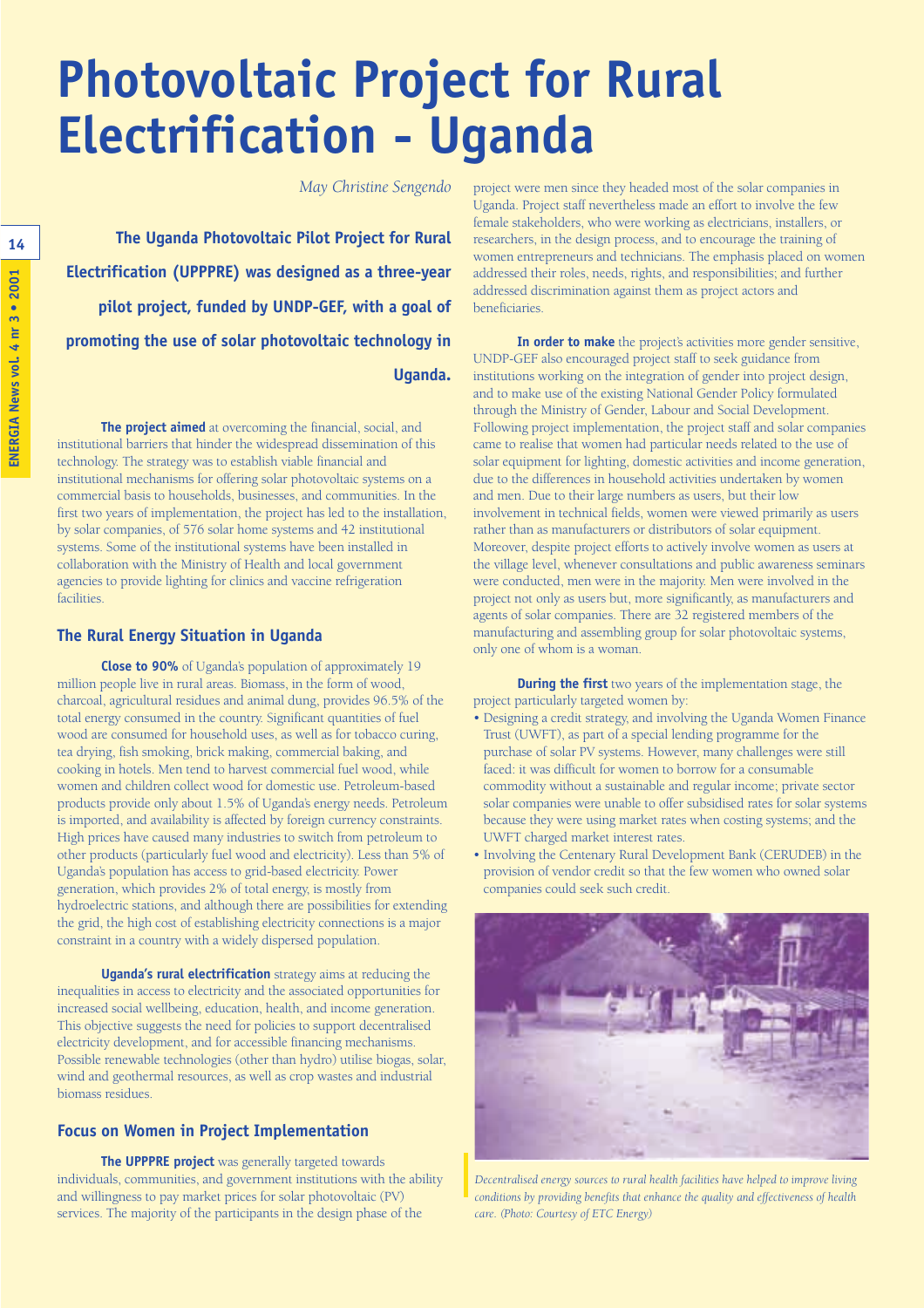• Having a woman as the Assistant Project Manager. Although having women in such decision-making positions does not necessarily ensure the inclusion of women's needs and priorities in the design and implementation of a project, the use of female personnel is an initial strategy that can be used for integrating women's concerns into project activities.

**The third implementation** year has involved monitoring the implementation of the credit mechanism through the UWFT and the CERUDEB, revising the credit delivery strategy, and establishing other collaborative credit-related activities with intermediary entities such as village banks for the administration of loans for solar PV systems. The project has transformed the former credit guarantee fund into a revolving credit fund that can be directly accessed by village banks, charging subsidised interest rates with an extended loan period of two years.

#### **Stakeholder Participation**

**The design and** implementation of the project was undertaken within the framework of the Ugandan Ministry of Energy and Mineral Development. The project is administered through the Directorate of Minerals and Energy, headed by the Commissioner for Energy, which is responsible for activities related to new and renewable sources of energy. The project has worked closely with members of the Uganda Renewable Energy Association, a group of 25 private Ugandan companies, training institutions, and consultants. In addition, UNDP/Kampala provided a grant of US\$1 million to the government of Uganda to facilitate the development of credit mechanisms for the purchase of solar PV systems in collaboration with local financial institutions

**One of the first** activities of UPPPRE was to increase the awareness in rural areas of environmental issues in general, and in particular about the availability, advantages, and costs of household and community-based PV systems. The strategy of first targeting local leaders in the pilot districts enabled the project to obtain institutional support. Public awareness seminars were held for leaders in Mbale, Tororo, Pallisa, Mbarara, Bushenyi and other surrounding districts. Special exhibitions and seminars were organised for clients of the Uganda Women Finance Trust to enable them to make informed decisions on purchasing solar PV systems through the credit scheme. Both men and women from the Uganda Renewable Energy Association have participated in awareness-raising activities, including advertising through trade fairs and exhibitions, and seminars at the district and sub-county levels. The project has also advertised in newspapers and on radio and television to inform people about the benefits of solar power. The result of the project's information campaign was numerous inquiries at the project offices, and at the offices of the banks involved with the project.

#### **Access to Credit**

**Credit institutions in** Uganda were consulted in order to identify the most suitable way of providing access to solar PV for those who could not afford to directly purchase a system. The project established collaborative credit agreements with the Uganda Women Finance Trust, selected because of its focus on women clients, and the Centenary Rural Development Bank, selected for its achievements in lending to low-income wage earners in various districts. In the first nine months of the credit system, the Uganda Women Finance Trust provided credit to only one female client, and only two solar companies had obtained credit from the Centenary Rural Development Bank. The banks consider solar PV systems to be consumable goods and thus require the client to have a regular source of income to cover the repayment of the loan. The interest rates charged by the banks for solar system purchasers were, at 28% to 30%, too high for most customers.

In addition, loans for solar PV systems under the UPPPRE project were subject to the banks' collateral requirements, even though under the collaborative agreement these loans were guaranteed by UNDP. The banks did not view the solar system equipment as appropriate collateral due to its limited resale potential. Banks were also concerned about the high operational costs of such loans. Although the financial institutions have internal information systems to compute such costs, credit for solar requires a long repayment period leading to the requirement for a special credit scheme.

**Potential solar purchasers** generally had a seasonal income based on agriculture-related economic activities and had difficulty in borrowing from microfinance institutions due to the short repayment periods allowed (usually only nine months) and the requirement to make regular repayments. Solar companies that offer credit to cover equipment purchase have designed "hire purchase" mechanisms that allow clients to repay somewhat more flexibly.

#### **Benefits to Women**

**Women and men** who have bought solar PV systems have reported improved living conditions. Other benefits include the provision of energy for equipment that can improve the quality and effectiveness of income-generation work (e.g. refrigeration and battery charging); reduced drudgery while performing daily tasks; improved health conditions; greater opportunities for income generation; and greater conservation of natural resources. In addition to improving living conditions, the solar PV project has enabled people to acquire new skills. Women technicians have had the opportunity to participate in private sector delivery of PV electrification. Under the project, three female and thirty male technicians have been trained in design improvement, and four women and twenty men participated in management and company improvement training at the Uganda Management Institute in Nakawa. ■



◆ May Christine Sengendo is currently the Chairperson of the East African Energy Technology Development Network which was formed as a result of capacity built up by the Household Energy Regional Project of the Intermediate Technology Development Group-East Africa. She teaches courses on Gender, Technology, Environment, and Rural and

Urban Development, at the Women and Gender Studies Department of Makerere University in Uganda. Her interests and contribution to training, research and practice in Gender and Energy related activities is reflected in the IT publications: *Gender and Technology Development: a training manual; and The PEOPLE approach to technology choice*.

◆ For more information on this article, please contact: **May .C. Sengendo, c/o Department of Women and Gender Studies, Makerere University, P.O. Box.7062, Kampala, Uganda; Tel. +256.(0)41.531484 (office) or +256.(0)77639125/(0)41.531520 (home), Fax: +256.(0)41.258833, Email: sengendo@infocom.co.ug or mayseng@hotmail.com,**

**Website: www.makerere.ac.ug/womenstudies**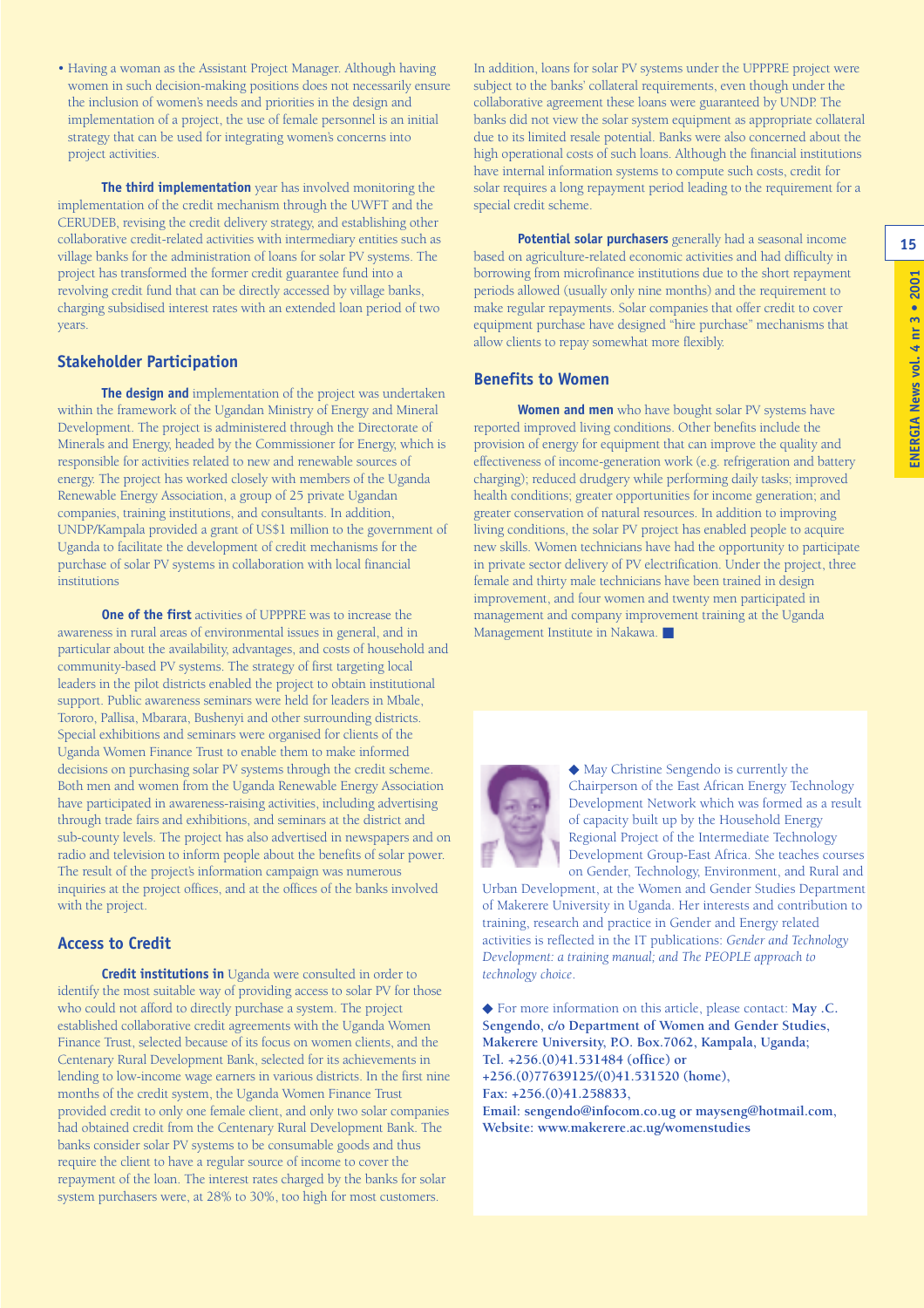## **Impact of the Women's Energy Group on South African National Policy**

*Wendy Annecke*

**In 1993 a small group of women activists in South Africa attended a National Energy Forum and were struck by the lack of women at the meeting and in its task groups. They requested that more women be able to attend the Forum and initiated a support group for women participants.** 

**By the end** of the year, having learned some important lessons, the group decided to consolidate their experiences and form a network, the Women's Energy Group (WEG). Starting in 1994, this group contributed to a draft discussion document –the Green Paper that set out to establish energy priorities for the new South African government, and argued determinedly for national policies targeted at women's energy interests. In the end, most of their suggestions were diluted or omitted from the final energy policy adopted in 1998 – the Energy White Paper - but their efforts had helped put the issue of women, as users and participants in the energy sector, on the national policy agenda.

**Greater attention is** now paid to women's needs, and to addressing gender imbalances in the energy sector. In 1994, a female Deputy-Minister of Minerals and Energy was appointed and, in 1999, following the second democratic elections, a woman, who had long been a champion of gender issues, was appointed as Minister of



*Gender mainstreaming in the South African Department of Minerals and Encrgy is supported by a pledge that male colleagues are asked to sign.*

Minerals and Energy. The growing awareness of women's issues was a result of a number of initiatives and lobbying efforts, including actions by the Women's National Coalition and the Commission for Gender Equality, as well as the Women's Energy Group.

#### **New Directions in South Africa's Energy Policies**

#### **South Africa**

**has** large energy reserves. However, during the apartheid years, energy policies were driven more by a desire for security and self-sufficiency than by concerns about meeting the energy

needs of the majority of the population. By 1994, only 44% of households were electrified, most of these in urban areas; and only 12% of rural households had access to electricity. The electrification drive of the 1990s resulted in 68% of urban households and 48% of rural households having access to electricity.

**Following a call** in 1994 by the new Democratic Government of National Unity to all sectors to put appropriate policies in place, the energy sector first produced its Green Paper, a discussion document, and later the final energy policy document, the White Paper, which was published in 1998. The Energy White Paper marked a paradigm shift from the previous emphasis on energy security and selfsufficiency towards a focus on equity, efficiency and environmental sustainability in energy service provision.

**The policy priorities** stated in the Energy White Paper were: increasing access to affordable energy services; improving energy governance; stimulating economic development; managing energyrelated environmental impacts; and securing supply through diversity. This was the first time that energy services for low-income households had been addressed in a South African policy document (White Paper, 1998: 38).

#### **Identifying Women's Needs and Challenges**

**Over 50% of** the South African population are poor and struggle to pay for energy. Thus, there is a need for sustainable income generation, as well as safe, affordable, accessible and secure energy sources. These needs were highlighted by women at a national energy workshop held in Johannesburg in 1999.

**At present the** majority of women use fuel wood, coal or kerosene for cooking, none of which can be considered as safe fuels. The women at the national energy workshop emphasised the need of a secure supply of the fuel of their choice so that, if they invested in appliances and connections, the energy service required - whether electricity, biogas, kerosene, or low-smoke fuel - would be reliably available.

#### **Formulating Gender Sensitive Energy Policies**

**The challenge for** the government and energy suppliers lies in delivering appropriate energy services to all areas, and to give men and women equitable access to energy. The challenge for the WEG is to ensure that women are represented in all decision-making bodies and educated to a level where they can take their rightful places in the energy sector.

#### **Activities of the Women's Energy Group**

**The initial priorities** of the members of the Women's Energy Group were to develop their own and other women's technical expertise, to develop alliances in order to be heard, and to learn to lobby successfully. The group was inclusive, acting as a link between energy professionals and broad political organisations. Women in the energy sector were under considerable pressure, from the multitude of issues that the WEG was supposed to address, to act on a number of fronts, including analysing the gender-blind research agendas and the methodologies used in policy development, and addressing issues of affirmative action in organisations. At the same time, the political events taking place in the country encouraged WEG members to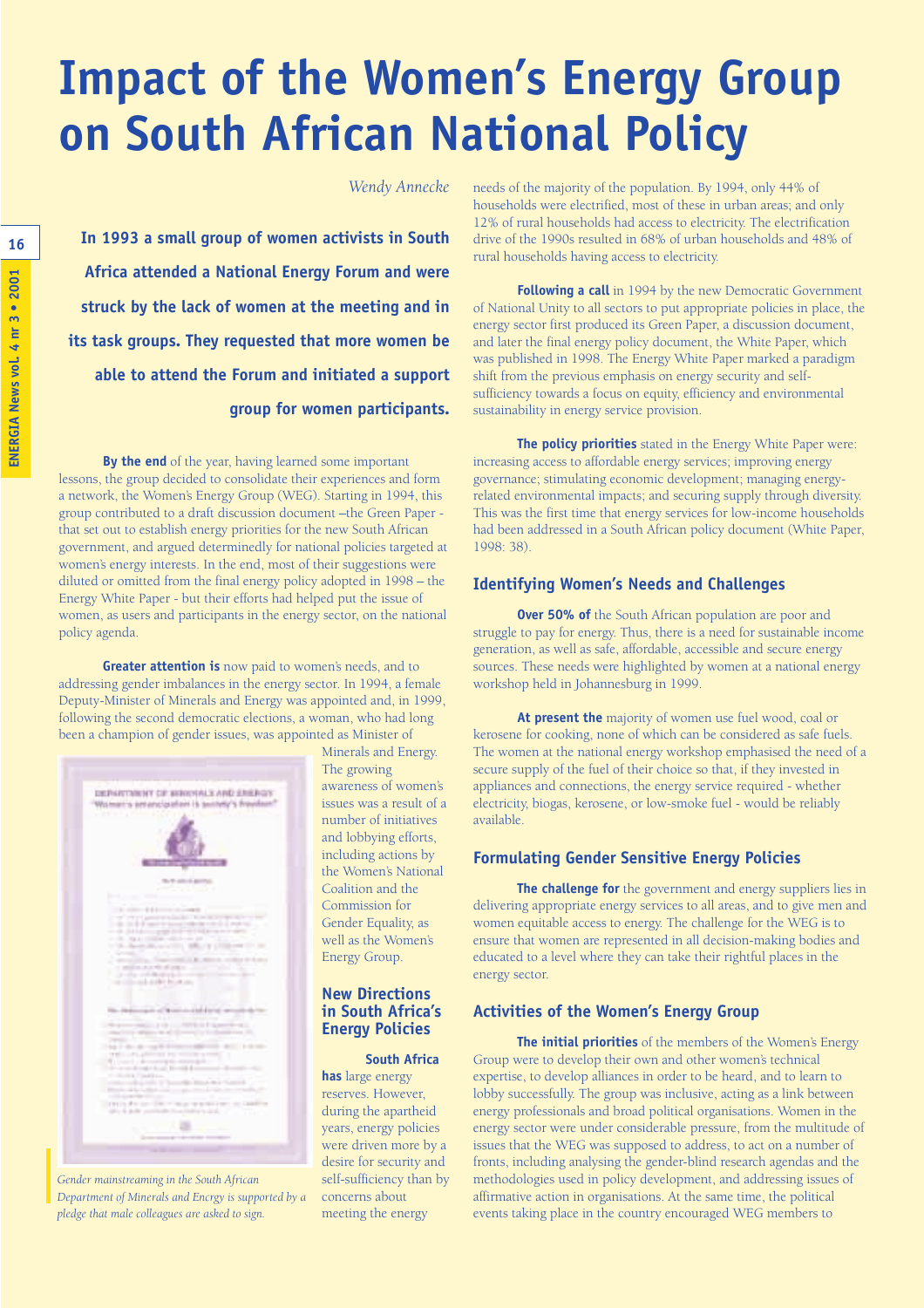pressurise political bodies to place women and energy issues on their agendas, and to include women in the policy-making process. The WEG's initial activities included disseminating information to men and women at the local level and lobbying for women and energy issues to be taken up by local government structures. The WEG addressed gender interests in the energy sector and poor women's energy needs.

#### **Energy Green Paper Drafting and Consultations**

**Some community groups** could not imagine how to address women's access to energy beyond ensuring that women were appointed to all decision-making bodies. Others recognised that widening access to energy also depended on access to other rights. They proposed far-reaching measures: that women should be able to own land; women should have the same rights as men to inherit land; oppressive customary laws should be changed; and women should be represented on all development structures (James, 1999: 40). Makan (1994:11) warned against taking a sectoral approach to energy provision. She recognised that integration with other development initiatives was critical, and noted that only an integrated approach would ensure women's rights. The Green Paper consultative process was demanding and time consuming. The WEG's focus on women, gender and technical skills was dissipated as it had to organise around broader generalised categories, including the poor, previously disadvantaged people, and low-income households. This left some WEG members feeling left out and believing that women and gender interests had not been sufficiently protected.

#### **The Energy White Paper**

**After the National** Energy Summit, an editorial team, consisting of six men and two women, was appointed to produce the White Paper. The Women's Energy Group sought to increase the number of women on the team, but without success. The draft White Paper produced by the committee underwent further rewriting and editing within the Department of Minerals and Energy before it was finally published, but women and gender issues did not feature. The White Paper is primarily a product of the gender-blind integrated energy planning policy research process criticised by Makan. Little attention is given specifically to women, despite an explicit acknowledgement of women's subordinate position and gender imbalances in the sector.

**No attempt is** made to construct a policy statement that addresses women's disempowerment. There is only one policy statement that mentions women directly, and that is not solely concerned with women. The statement notes that women were underrepresented in the sector, comprising 11% of the total workforce and 5% of management. (White Paper, 1998: 109)

**The policy statement** to address this imbalance reads as follows:

The Department of Minerals and Energy will strive to increase the number of black people and women on all policy development structures, forums, parastatal boards and similar structures. A target of at least 30% women and 50% black participants and 2% disabled persons by the year 2000, is envisaged, in line with the White Paper on Affirmative Action Policy (White Paper, 1998: 110)

**There are many** other instances in the White Paper where women could have been mentioned and targeted for assistance, but were not.

**Throughout the 1998** White Paper, women are included within the categories of "the poor" and "low-income households", thus ignoring the qualitative and quantitative research that has provided

ample evidence that "the poor" and "women" are not homogenous categories. Although women generally have less access to and control over resources than men, some women are more powerful and better positioned than others. Furthermore, research has shown that there may be very different attitudes, and degrees of access and control over energy services, within "low-income households." The Green Paper discussion document recognised this and suggested that recognition of these factors should be included in energy policy statements. The Women's Energy Group argued for policies that target women's needs directly, for women to be included on all decision-making structures, and for funded education and training. However, in the final analysis, their suggestions were not included in the White Paper. ■

#### **References**

- James, B. 1999. *At the margins of power: gender, and policy formulation in the energy sector.* Monograph of agenda and the African Gender Institute, Durban.
- Makan, A. 1994. *A gendered perspective of the development context for energy planning in South Africa*. EPRET paper 3. Energy and Development Research Centre, University of Cape Town, South Africa.
- White Paper on the Energy Policy of the Republic of South Africa, 1998.



◆ Wendy Annecke came to energy research from an activist background and engagement in rural areas and urban informal settlements in the 1980s and 1990s which introduced her multiple fuel use and the energy demands of poor women. She joined the Energy and Development Research Centre (EDRC) at the University of Cape Town,

South Africa as Programme Leader: Energy, Poverty and Development in 1997. Currently she is working on a doctoral thesis on gender and energy in South Africa and is deeply involved in HIV/AIDS activism and care-giving. Wendy Annecke has taught at Master's level in energy and development, gender and development, media, culture and education.

◆ For more information on this article, please contact: **Wendy Annecke, 270 Main Road, 7945 Muizenberg, South Africa; Tel. +27.(0).21.7884728, Email: glo-worm@iafrica.com**

#### **Request for Information on Energy and Environment Courses**

Our language editor, Giles Stacey, has been asked by a major funding organisation to prepare a list of short (up to three months) courses in the general field of Energy and/or the Environment. They are seeking courses that take place on a regular basis (e.g. annually) with a view to possibly sponsoring a few participants. If you help organise, or have attended, or know of, such courses he would be pleased to hear from you at: **stacey@dds.nl**

**17**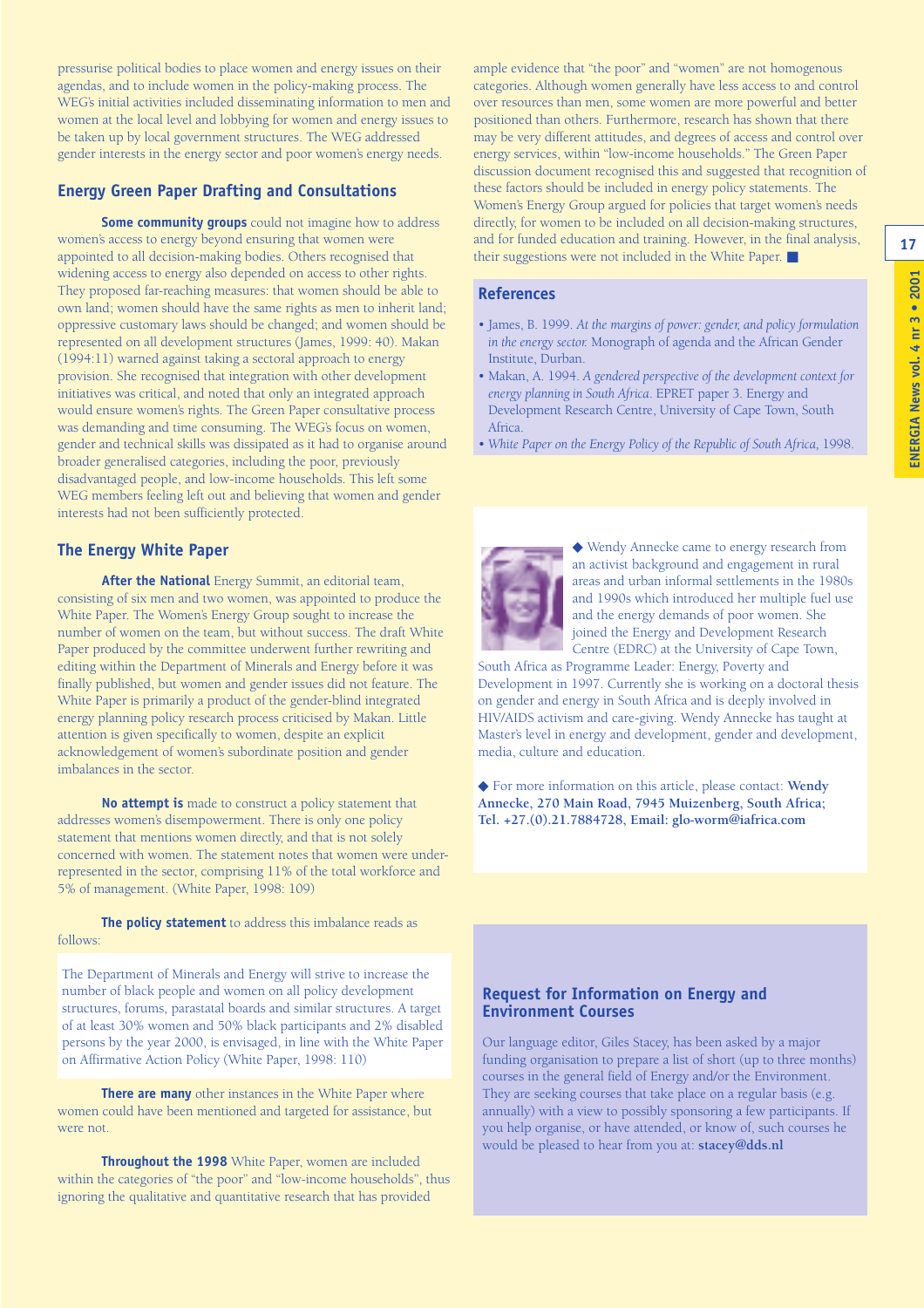# **Upesi Rural Stoves Project-Kenya**

*Beatrice Khamati Njenga*

**The Upesi Project, supported by the Intermediate Technology Development Group (ITDG), was initiated in 1995 to promote the adoption of more efficient stoves in rural areas of western Kenya.** 

**Its goal was** to improve the living and working conditions of women in rural households by enabling a significant and increasing number of women and their families to benefit from fuel-saving wood-burning stoves.

**By working with interested** women's groups, and involving them in the design and field-testing of the stoves, the project was able to take advantage of women's knowledge and experience. Besides training the women in stove production, distribution and installation, the project also focused on improving their marketing skills. This has been a critical element in enhancing the ability of women to earn income from stove-related activities.

**Over 16,000 stoves** have been installed; providing significant poverty alleviation for members of the women's groups and their families, improving the health and saving the time of users of the energy efficient stoves, and also relieving pressures caused by wood fuel shortages.



*The UPESI (or Maendeleo) stove, which was developed in Kenya, is based on a standard ceramic liner that can be produced and used by artisans and women in the informal sector. The stove uses about 40% less fuel than three-stone open fires, producing up to 60% less smoke. (Photo: Courtesy of ITDG-Kenya)*

#### **Reliance on Wood for Rural Energy**

**Kenya has about** 30 million inhabitants, 85% of whom live in rural areas. Overall, biomass is the largest single source of energy, meeting about 75% of final energy demand, and over 93% of rural household energy needs. For the majority of Kenyans, electricity and liquefied petroleum gas (LPG) are inaccessible. Only 3% use LPG for cooking.

**Biomass in the** form of charcoal is used by poor urban households for cooking while, in the rural areas, wood and agricultural wastes are the predominant fuels for cooking and heating. Approximately 85% of rural and 50% of urban households use kerosene for lighting. Only a few households have access to solar energy.

#### **Improved Cookstove Development**

**The Kenya Ceramic Jiko** stove, inspired by the "Thai bucket", was developed through a design process spearheaded by the Ministry of Energy. The Jiko stove easily found acceptance among urban stove producers who were initially offered free training and marketing support by the Kenya Energy and Environment Organisation (KENGO), in cooperation with the Ministries of Energy, Agriculture, and Environment and Natural Resources. The efforts by KENGO developed into a regional programme, with the Appropriate Technology Centre at Kenyatta University providing services and becoming the regional centre for cookstove design and testing. Although most producers and dealers of the Jiko stove have been men, many women in the smaller urban areas have benefited immensely from the technology. A recent study reported that women selling and using the Jiko stove in arid and semi-arid areas significantly improved their standards of living through gains in time and income. There have been many other collaborative efforts to develop improved stoves. For instance, UNICEF promoted an allmetal charcoal stove and also worked on Lorena-type domestic mudstoves; the Bellerive Foundation developed institutional wood burning stoves; and Apro Enterprises has developed a number of innovative waste burning stoves.

#### **Rural Stoves Programmes**

**The success of** the charcoal-burning Kenya Ceramic Jiko stove in urban areas affected subsequent programmes that aimed to introduce rural wood-burning stoves, primarily by creating false expectations among donors and implementing agencies. Over the years, it has been found that improved stoves are more difficult to introduce into rural areas because stoves cost money and the traditional three-stone cooking system does not. Rural people are generally very poor, and women and children usually collect their fuel wood without a financial cost. As a consequence, there is less incentive than in urban areas to spend money on a stove that uses less fuel. Promotion and sales of the stoves have also been difficult because of the poor transport infrastructure, and also because the production and the distribution of rural stoves tends to have been conducted by women's groups with little or no experience of competitive marketing.

**In 1986, ITDG** joined with KENGO and the GTZ-sponsored (the German technical cooperation organisation) rural stoves programme to assess the performance and acceptability of existing improved wood stoves. This study found that the most acceptable and efficient stove was the Maendeleo or Upesi stove designed and tested by GTZ at the Appropriate Technology Centre as part of the Women and Energy Project of the Maendeleo ya Wanawake Organisation. Groups of women potters around Kisumu were trained to produce the already successful Kenya Ceramic Jiko as well as the Upesi stoves. The same women's groups were also involved in tree planting and agricultural activities for income generation. The women stove producers were supported through GTZ funding, through which home economics and agriculture extension officers bought and distributed their stoves at a nominal and controlled price. ITDG's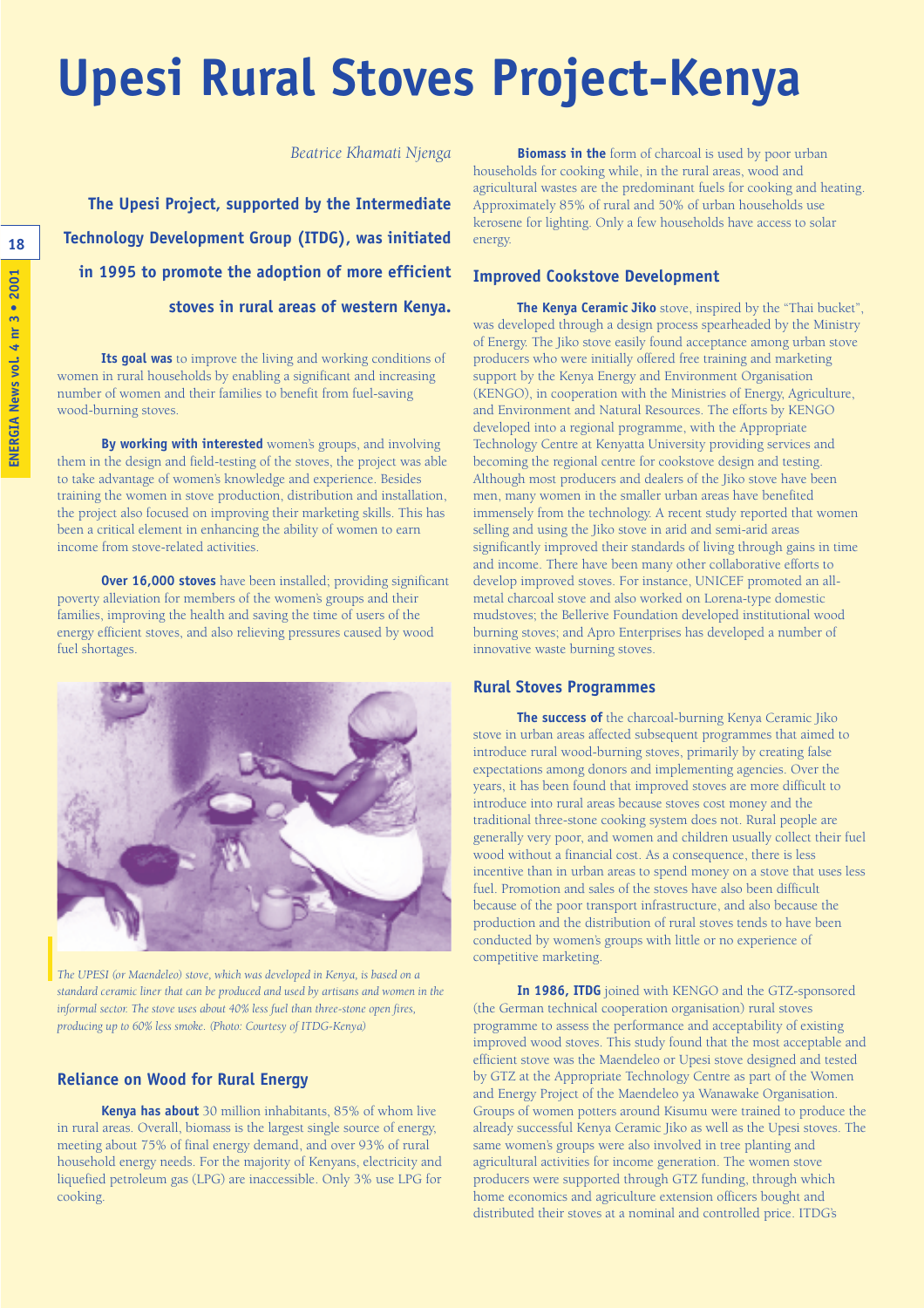**19**

stove project, Rural Stoves West Kenya, was thus able to support more women's groups by introducing improved production methods and improved kilns. It was evident from project evaluation that commercialisation was the missing link that would enable the stoves businesses of the women's groups to become sustainable.

#### **The Upesi Project**

**In 1995, ITDG's** Rural Stoves West Kenya project ended, and a new phase focusing on commercialisation was initiated as the Upesi project. The new project launched an intensive campaign to improve the profitability and sustainability of stove-related income generating activities among women's groups.

**The intended outputs** of the project included: the adaptation and production of quality Upesi stoves by women's producer groups and local institutions; strengthening the capacity of women's producer groups and distributors in appropriate costing and marketing skills; the development of concrete commercialisation strategies to expand consumers' stove choices; and increased incomes. The project worked primarily with eight women's groups who had different levels of marketing skills and knowledge.

#### **Stakeholder Participation**

**Working partnerships among** project sponsors in the region provided ITDG with learning opportunities to develop improved project strategies, and helped to establish a relatively stable background for the project. Project beneficiaries were involved from the beginning; in the design, development, selection, and field-testing of the stoves. The fact that the women had been in contact with women leaders in the field, the Home Economics officers, enhanced their participation. Many women became involved in stove production because they had pottery skills, acquired in connection with household activities, but needed training in marketing skills.

#### **Commercialisation Strategy**

**The strategy used** was based on insights gained from an ITDG stove project in Sri Lanka, as well as a marketing study in the project area. Relevant government departments, major NGOs, and existing stove producers in the area, were informed of the project's intentions and its interest in developing marketing plans. Producers were trained in group dynamics, stove production, costing and pricing, record keeping, forging marketing links, and responding to consumer demands. Promoters and installers were trained in how to use stove-promotion messages, how to carry out successful demonstrations, and ways of establishing linkages with communities. Promotion was aimed at creating an attractive modern image for the stove, and creating wider awareness of its benefits. Stove producers and distributors were encouraged to use non-motorised transport to link up to major roads. Marketing incentives were developed, including the award of quality stamps to producers, and advertising signs to distributors with over 150 stoves. Promoters selling 100 stoves per month were rewarded with a bicycle loan and a certificate.

#### **Benefits to Women Users**

**The primary intended** beneficiaries of the Upesi project were women and their families in rural households of western Kenya. At the time of the final project evaluation, 16,000 stoves had been manufactured, purchased and installed. According to the evaluation, users of the Upesi stove benefited from the following: income savings of up to KShs 7,200 per year (rural wages average KShs 800 per month.); health cost savings of KShs 260 per year; time saving of about ten hours per month; 60% smoke reduction; reduction in acute respiratory infections in children by 60%, and in mothers by 65%;

and reduction of conjunctivitis in children under five by 70%, and in mothers by 67%.

#### **Income Generation**

**Typically, stove producers** devoted two to three days a week to stove production, and were able to sell 510 stove liners a year, earning KShs 15,300, or KShs 1,275 per month. If producers sold directly to the users, they could make an extra KShs 50 per stove from installation. Stove promoters made an average of KShs 15,000 per year. Thus, as a result of stove-related activities, many women were able to enjoy a significantly higher standard of living.

**The project has** provided women with marketable skills in production and marketing. Women from the Keyo Women's group have had contracts to train producers from as far away as Tanzania. Women active in the producer groups have also learned useful new skills that they can apply to other business ventures. With increased income, women are able to help support their families and pay for children's school fees, thus reducing school dropout rates. The children of stove producers are also learning important skills for income generation, and acquiring knowledge about energy and environmental conservation as they observe and help their mothers.

#### **Project Continuity**

**The project has** made significant progress in establishing a market for improved stoves through a network of promoters, retailers and artisans who buy from existing producer groups and then construct and install stoves for customers. In the case of the Upesi stove, women producers and artisans have been able to come up with at least seven new innovative stove designs to meet consumer demand. Other indicators of project viability include the facts that 97% of the installed stoves are still in use, while seven out of the original eight women's groups that were trained are still producing stoves. Energy networks in the region (the Women and Energy Network, and the East African Energy Technology Development Network) provide new opportunities and impetus to sustain and systematically share the experience and skills further afield. ■



◆ Beatrice Khamati Njenga has been working in energy and environment area for over 15 years. She participated in the design and development of popular improved wood and charcoal stoves in Kenya in the mid 1980s, and has also been involved in related dissemination efforts, education and training, youth mentoring and project evaluation. Beatrice is a member of the *ENERGIA*

Consultative Group and the National (Kenya) and East African sub-regional focal points of the Network on Women and Energy. Currently, she is a consultant with First Rank Consultants consultants in energy, environment and development.

◆ For more information on this article, please contact: **Dr. Beatrice Khamati Njenga, Consultant in Appropriate Technology, Renewable Energy, Environmental Management, Project Management and Evaluation, P.O. Box 70057, Nairobi, Kenya; Tel: + 254.(0).72.744518/724475, Fax: +254.(0).2.822140 Email: bknjenga@avu.org**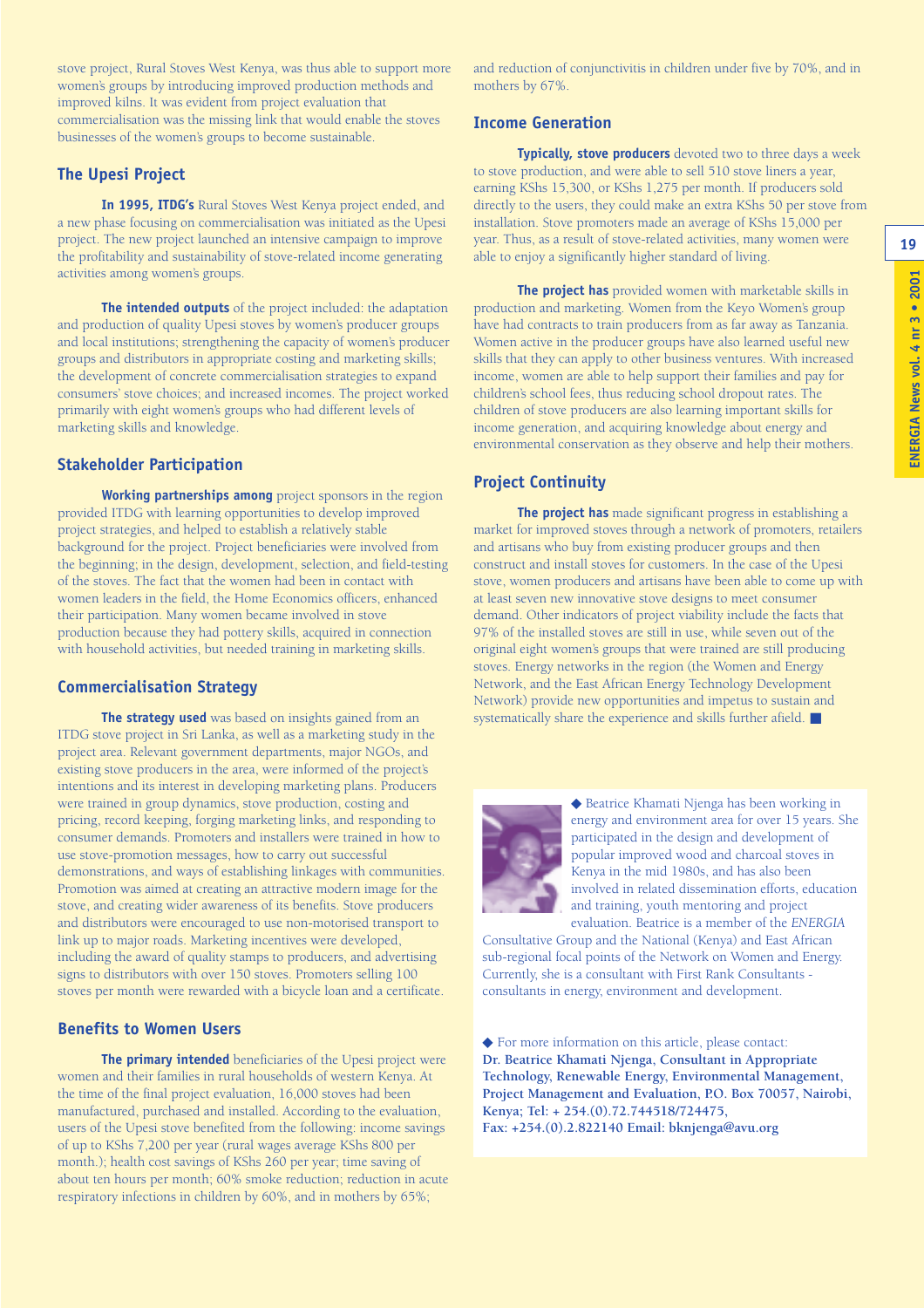# **Rural Microhydro Development Programme - Nepal**

*Arzu Rana-Deuba*

**The Rural Energy Development Programme (REDP), initiated in 1996, aims to enhance rural livelihoods and preserve the environment by supporting the installation of microhydro power systems.** 

**The programme fits** within the larger development plans and perspectives of the government of Nepal and is supported by UNDP. Overall, 64 microhydro demonstration systems, with a total installed capacity of a little over 1 MW, have been approved for installation. The programme stresses community mobilisation, bottom-up participatory planning, and decentralised decision-making. Productive income-generating activities are the intended end uses of the energy supplied, and skills training is provided to promote agricultural and home-based businesses.

**Equity and empowerment** of both men and women from every target household are ensured through the establishment of separate male and female community organisations. This project's emphasis on the inclusion of women coupled with due consideration to gender issues and power relations has made it a frontrunner in gender sensitive planning.

#### **Energy and Women in Nepal**

**Most of Nepal's** 22.8 million people live in rural villages and depend on agriculture for their livelihoods. The country's poverty is due in part to problems related to the difficult terrain and the vast diversity found within the population, combined with political instability and a relatively late start in terms of planned development programmes.

**The impact of** this poverty on the lives of women is magnified since social, political, and economic exclusion based on gender is both pervasive and ingrained in Nepal's patriarchal society. Gender discrimination restricts women's access to resources and systematically marginalises them in the decision-making processes within social institutions. The government of Nepal is working with national and international non-governmental agencies to mainstream women and gender issues into the development process.

**In rural areas**, less than 5% of the population have access to electricity, but a number of large-scale hydropower projects are currently under construction. These will allow rural electrification to expand across the plains, but the steep terrain and scattered settlement patterns in the hill areas will



*Decentralised energy sources can help reduce the workloads of rural women. This woman in Nepal is grinding grain with equipment powered by a microhydro system.*

continue to deter expansion of the national grid to the upper regions of the country.

#### **The Rural Energy Development Programme**

**The programme was** formulated based on earlier experiences of both UNDP and the Nepalese government in rural energy and in decentralised and participatory development. Decentralised microhydro systems enable people to undertake social and economic activities that improve the quality of their lives and also promote the conservation and optimal utilisation of natural resources.

**The experience of** the last 25 years has clearly shown that financial capital and technology alone are insufficient to ensure viable projects. Therefore, this programme has included additional components, such as the promotion of human capacity in local communities; co-ordination with local governments, NGOs, and the private sector; and the introduction of modern agricultural practices and market-oriented enterprises for economic empowerment. One of the goals is to create a wider acceptability of the programme's community-based, participatory approach. In recognition of the critical importance of good governance, emphasis has also been placed on mechanisms for effective coordination, transparency and accountability at every level of the programme.

#### **Mobilising Communities and Giving Women Equal Consideration**

**Community mobilisation is** the core of the programme. The following six principles have been adopted for community mobilisation: women's empowerment, skill enhancement, environmental management, capital mobilisation, technology promotion, and organisational development.

**To initiate a project**, villagers are given an orientation session on participatory development and the importance of rural

energy systems for both individual and community development. They are then advised on how to form community organisations, and separate male and female community organisations are formed. Every participating household sends a male member to a male community organisation and a female member to a female community organisation.

**The segregation of** women and men into separate community organisations encourages men and women to discuss and analyse the specific problems they face. Women do not feel overpowered and they can actively engage. A women's community organisation can serve not only as a forum where women share their concerns, but also as a place where women's leadership qualities and confidence can develop.

**Once community organisations** are meeting regularly, carrying out savings and credit activities, taking collective decisions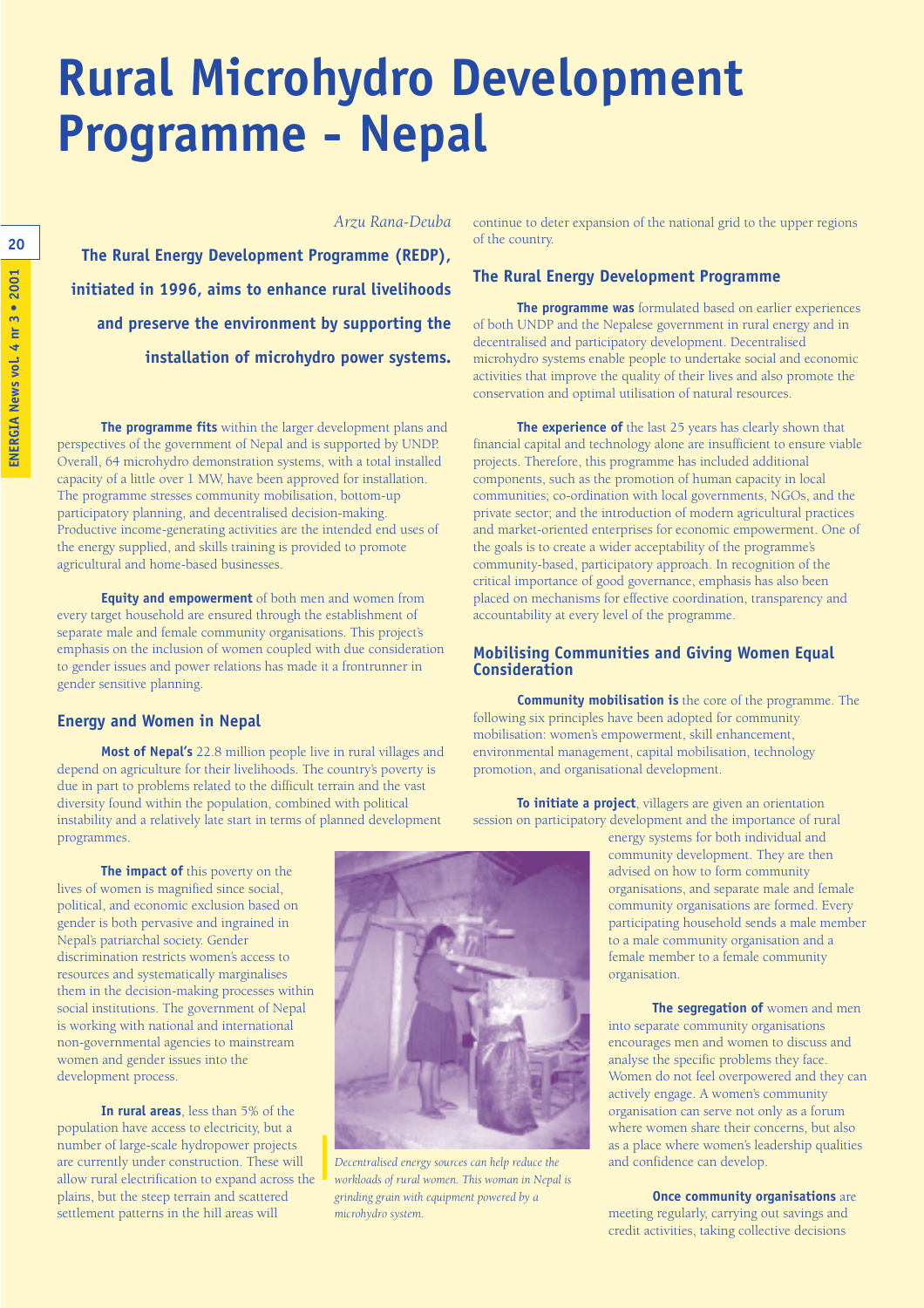**21**

(and documenting and implementing them), they form functional groups to perform specific activities. The programme stipulates equal representation from the men's and the women's community organisations in each functional group. A functional group is then responsible for overall planning, implementation, operation and management of the specific activity it supports. This could be a microhydro installation, or some other development activity.

#### **Skills Training and Income Generation**

**Community members are** encouraged to identify the specific skills needed to successfully manage and operate the rural energy systems, and to initiate income-generating activities. Skills training has been provided in forestry, agriculture, cottage industries, social conservation and animal husbandry.

**In a number** of areas, the programme has supported the introduction of new technologies to utilise the energy generated by the microhydro projects. Many of the enterprises have chosen to use appropriate technology to cut down drudgery, especially that of women. New activities include setting up bakeries, preparing broiler chickens, running agricultural processing mills and saw mills, operating photography studios, and producing incense sticks.

#### **Benefits to Women**

**The women in** community organisations have a distinct voice in local affairs and their self-confidence has increased, as has their capability for independent and collective action. Attitudes towards women are also changing due to the programme. Even in areas and ethnic groups where the status of women has traditionally been very low, there have been significant changes in behaviour towards women. For example, two out of the five microhydro schemes in a remote district in the far west of Nepal (an area where women have traditionally had the lowest social status) are chaired by women, and a woman has been accepted as the leader of a mixed group involved in a nursery project in remote Achham. Another indicator of change is the fact that during training conducted for women managers, husbands looked after their babies for the duration of the programme.

**The changes brought** about in the daily lives of participants, especially of the women, have resulted in reduced drudgery in household tasks and an increase in productive and community roles. The women in the community organisations are emerging as leaders and decision-makers within the programme, in the community, and within their households. Empowered through their involvement in community groups, literacy classes, leadership training, skills training; and by gaining access to credit and markets, time-saving technologies, and even to television in some areas; women are experiencing distinct changes in their lives. A change in the life of a mother means changes in the lives of her children and other members of the family. The positive effects brought about by the programme will also have enduring inter-generational impacts on the lives of the women in these remote villages.

**From a gender** and energy perspective, the REDP stands out as an exceptionally gender-sensitive programme. Microhydro and alternative energy forms are being promoted by a number of agencies in Nepal, but few go beyond technical, environmental and economic goals. This programme's additional effort in promoting women and analysing gender issues has paid rich dividends in its impact at all levels. Because of the many benefits to communities, local leaders are strong supporters of the REDP programme. Microhydro systems that power useful new technologies, plus environmental conservation activities, have helped meet overall developmental goals set out by local leaders for their constituents.

#### **Project Viability and Replication**

**This programme has** enjoyed success in very different geographical and demographic areas within Nepal. The main reason for this replicability is the fact that both technical and social aspects are carefully examined before selecting a target area. Besides identifying the technical viability of a microhydro site, the programme has other selection criteria, such as a community's financial resources, its willingness and ability to take out loans, the political commitment of the village development committee, the potential for end-use activities, distances from roads, and possible linkages with irrigation and drinking water projects.

**In the broader** context, the success of this programme has been supported by Nepal's policies which promote microhydro development. Delicensing of microhydro projects and the establishment of a credit line for alternative energy promotion, as well as the growth of private sector manufacturers and technicians, have resulted in a conducive environment for the growth of this sector. The recently enacted Self-governance Act of 1999 has given this programme an added impetus by moving the decision-making process for the microhydro sector to the district level.

**The success of** the programme has resulted in its expansion into a further five districts. It has also led to national and international recognition. In March 2000, the REDP was awarded the Energy Global Award, which recognises sustainable energy solutions and honours successful projects and initiatives around the world in the field of energy efficiency and renewable energy sources. The REDP was also featured at EXPO 2000 in Hanover, Germany in June 2000. ■

◆ Dr Arzu Rana-Deuba has been working in Nepal as a gender analyst, planner, and trainer since 1992. Her experiences include working with gender issues in areas as diverse as microenterprises, health, energy and water, environment, communications, empowerment, and violence against women; with groups ranging from high-level government policy makers, to NGO programmers and planners, bilateral and multilateral donor agencies, and groups at the district and grassroots levels. Currently she is the Chairperson and Executive Director of the Samanata Institute for Social and Gender Issues. Dr Deuba has an MA in Psychology and a PhD in Organisational Psychology, both awarded by the Panjab University, Chandigarh, India.

◆ For more information, please contact: **Dr Arzu Rana-Deuba, P. O. Box 13205, Kathmandu, Nepal; Fax: +977.(0)1.535597, 254545, 255565,** 

**Email: ard@col.com.np** or **samanata@wlink.com.np**

#### **Corrections**

The *ENERGIA* editorial team wishes to apologise to Allan Cahoon for misspelling his name in **ENERGIA News** 4.2. The spelling as it appeared in the Bulletin Board Section, within the announcement of the Latin American Search Conference on Women and Energy and Environment, was incorrect.

The *ENERGIA* Editorial Team failed to acknowledge the source of the diagram of a Casamance Kiln featured on page 9 of **ENERGIA News** 4.2. The diagram was taken from the book, *Renewable energy technologies: their applications in developing countries*, written by L.A. Kristoferson and V. Bokalders (1987), ISBN 0-08-034061-X. *ENERGIA* would like to thank the Beijer Institute and the Stockholm Environment Institute (SEI) for allowing the use of this diagram.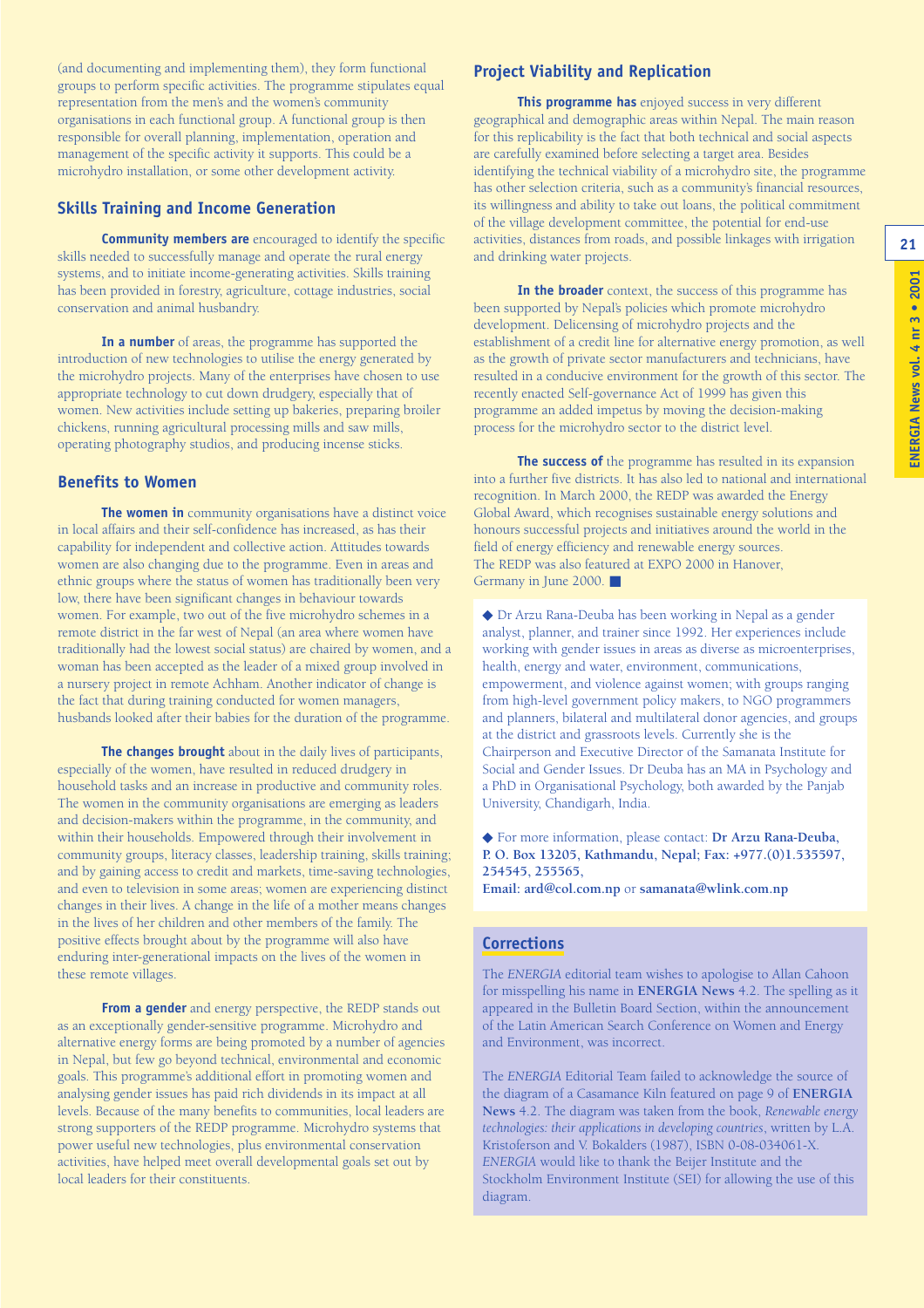#### *Continued from page 10*

including policy dialogue and capacity building on sustainable energy issues. Attention to the role of women in energy options is a core part of these efforts, and is fully reflected in the definition of the priority service lines within the fund. We believe that this will be especially important for UNDP's

field work in the least developed countries (LDCs) where some of these issues are the most pressing, but for which existing global funding mechanisms to support sustainable energy options are limited. The policy and programme lessons derived from our work in commissioning "Generating Opportunities: Case Studies on Energy and Women" has been an extremely important input in this

regard. UNDP remains committed to increasing the focus on the important development linkages between energy, poverty reduction, the situation of women, economic growth, and opportunities to improve the local and global environment. We believe this is the only truly sustainable development. ■

#### *Continued from page 11*



◆ Makereta Sauturaga has been involved in a variety of energy activities at the Department of Energy (DOE) for the last 12 years. She is currently managing a GEF/UNDP-funded project on promoting the sustainability of renewable energy technologies and renewable energy service companies (RESCOs) in Fiji. Prior to assuming this

role she managed the Rural Electrification Unit within the DOE, where she was responsible for the control, management and implementation of Fiji's rural electrification policy and programme. Her responsibilities at the DOE also extend to that of Office Manager and the co-ordination of the Department's energy conservation programme. Ms Sauturaga has a BSc (1990) from the University of the South Pacific, Suva, Fiji; and in 1998 was awarded a Master of Engineering degree in Energy Planning and Policy by the University of Technology, Sydney, Australia.

◆ For more information on this review, please contact: **Makereta Sauturaga, Project Manager, Office for the Promotion of Renewable Energy Technologies, Department of Energy Fiji; Tel: +679.(0).386885, Fax: +679.(0).386301, Email: msauturaga@opret.gov.fj**

◆ The entire UNISE publication - and the separate chapters can be downloaded from the UNDP web site at: **www.undp.org/seed/eap/Publications/2000/2000a.html.**  For more information on the publication, please contact: **Energy and Atmosphere Programme, Bureau for Development Policy, UNDP, 304 East, 45th Street, 9th floor (Room 9100), New York, NY 10017, USA; Fax: +1.(0).212.9065148, Email: eap@undp.org**

#### **COURSES**

#### **A course on Women, Gender and Development in Southeast Asia, is to be held from 18-28 February 2002, followed by a Conference on Gender and Southeast Asia from 1-3 March 2002.**

Both the course and the conference will be held in Bangkok, Thailand and will be organised by Women's Action and Research Initiative (WARI).

The training workshop hopes to enhance both the gender sensitivity and the capacity of participants to understand, analyse and utilise gender considerations.

The course is at the upper undergraduate/graduate level designed to create a better understanding of gender concepts and how to integrate gender issues with development projects. The aim is to develop the necessary knowledge and expertise needed to initiate, implement, formulate and evaluate gender programmes, and to lead to a clearer understanding of the historical and cultural aspects of gender construction in Southeast Asia. Appropriate participants will have a good command of English, an interest in

#### gender issues, and should be able to apply the course contents in their work. There are two scholarships available for course and conference participants from Indochina (Burma, Cambodia, Laos, Vietnam and Thailand). There are no scholarships available for applicants from other countries. Participants are thus encouraged to seek their own resources or donor/organisation support.

**The Bulletin Board**

◆ For more information, please contact: **Women's Action and Research Initiative (WARI), 52/619 Muang Ake, Rangsit, Pathumthani 12000, Thailand; Tel/Fax: +662.(0)997.7279, Fax: +662.(0)997.7536, Email: wari9@yahoo.com Website: http://www.geocities.com/wari9**

**Course on Gender, Organisational Change, Agriculture and Leadership (GOAL), to be held from 13 January-2 February 2002, in the Netherlands** The course will be organised by the

International Agricultural Centre (IAC), Wageningen.

The course will focus on "mainstreaming gender in agricultural and rural development organisations" and has three core themes:

- 1.Vision, strategies and tools for gender equity planning and assessment in agricultural and rural development.
- 2.Instruments for a supportive organisational structure and culture.
- 3.Leadership, facilitation techniques and methods for managing change processes within organisations.

The course is designed for those managers, senior staff, gender experts, trainers, and consultants who are expected to incorporate a gender perspective in agricultural and rural development organisations and programmes. This includes women and men involved in decision-making processes within governmental, non-governmental, and international organisations, rural development projects, and donor agencies. ◆ For more information, please write to: **IAC-Gender Training Programme, P.O. Box 88, 6700 AB Wageningen, the Netherlands; Tel: +31.(0).317.495495 or 495363, Fax: +31.(0).317.495395 Email: training@iac.agro.nl or res@iac.agro.nl, Website: http://www.iacagro.nl/frametraining.htm**

**22**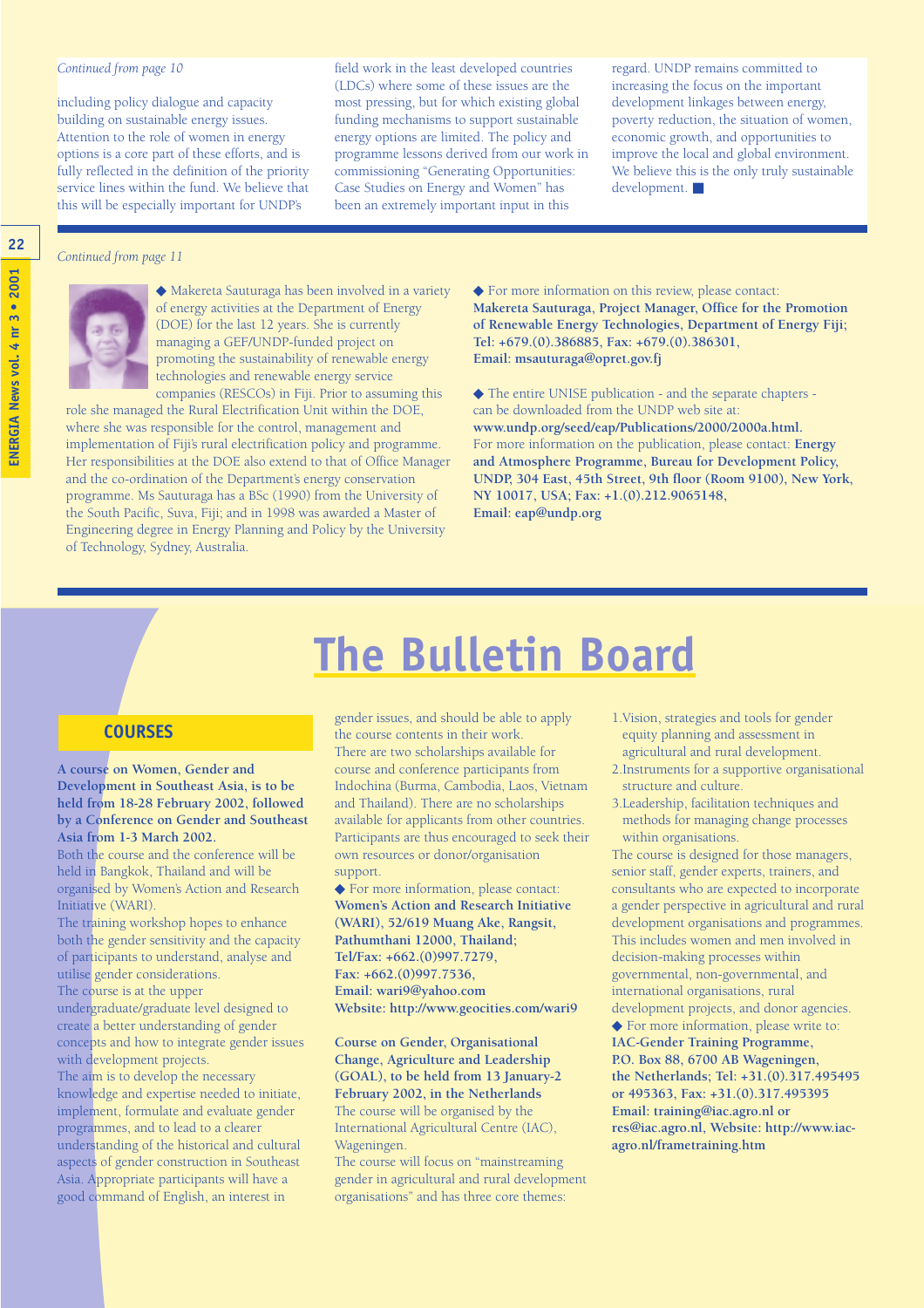### **The Bulletin Board**

#### **CONFERENCE INFORMATION**

#### **Special Session on Gender and Sustainable Energy, to be held at the ISES 2001 Solar World Congress, 25 November to 2 December, in Adelaide, Australia**

Members of *ENERGIA* are planning this special session on Gender and Sustainable Energy. The objective of the session will be to review the challenges and opportunities facing gender and renewable energy in the Oceanic region as well as to discuss the possibilities of establishing a gender and energy network in the region. Donella Bryce and Jane Lynch are coordinating the organisation of the session.

◆ For more information on the outcomes of the session, please contact: *ENERGIA Secretariat.*

#### **Energy and Quality of Life – Policy Directions in the New Millennium, 29 November to 1 December 2001 in Valodara, India**

The Conference is organised by the M.S. University of Baroda, Gujarat, India. At this international conference, issues will be discussed that need policy decisions to give further impetus to the penetration of renewable energy technologies, and to enhance their positive impact on health, indoor air quality, environment and the attainment of sustainable development. The major thrust will be on policy issues, research agenda and initiatives related to renewable energy forms, and electricity for indoor and outdoor lighting, applicable to urban-rural residential and non-residential sectors and water resource management. Energy and gender issues are among the ten subthemes to be covered.

◆ For more information, please contact: **Prof. Rachel George Ph.D., Conference Secretariat, TBSU-NPIC, H. M. Dept., Faculty of Home Science, The M. S. University of Baroda, Fathegunj, Valodara, 390 002, India; Tel: +91.(0).265.794864, Fax: +91.(0).265.794864, Email: rachel\_george1@rediffmail.com**

#### **PUBLICATIONS**

**The Power to Change: Women and Energy in Central America. September 2001** *By G. Hanff and D. Mesquita*

This paper describes how the Central America Regional Electricity Project (PREEICA), with support from CIDA, tries to address the existing problems with regard to gender equality in the electrical regulatory agencies, planning units and ministries of Central America. In Central America not only is there a marked difference in how women and men participate in energy related decisions, but also there is an enormous difference in how -or if- they benefit from those decisions. There is a need for both women and men to increase their understanding of gender equality issues in the energy sector.

◆ The paper can be viewed at: **http://www.energia.org/resources/papers/ hanff-mesquita.html**

#### **Toolkit on Gender Indicators in Engineering, Science and Technology. UNESCO/GAB.**

*By S. Huyer and G. Westholm* UNESCO has developed a toolkit to promote the collection of genderdisaggregated data in scientific and technological activities related to national and international policy. It presents a method to ensure the systematic collection of gender-disaggregated data in science and technology related areas.

◆ This publication can be downloaded from: **http://gstgateway.wigsat.org/ta/ data/toolkit.html**

#### **Ministry of Non-Conventional Energy Sources: Women, Energy and Development. Special issue of Urja Bharati, June 2001**

This special issue of "Urja Bharati" focuses on the multidimensional topic of "Women, Energy and Development" in the Indian context. The newsletter discusses a number of important issues such as the issue of women's time and human energy; forestry; fuel rights; the national stove programme; health; and the various sources of renewable energy. Although some of the material is not new, it does contain some thoughtprovoking and interesting items, and it provides people's personal views and experiences.

◆ For more information about this newsletter, please contact the: **Ministry of Non-Conventional Energy Sources at: secmnes@x400.nicgw.nic.in**

**Yong C. Gender Impact of Resettlement: The Case of Babagon Dam in Sabah, Malaysia. In Gender, Technology and**

#### **Development, Vol.5, no.2, May-August 2001, pp223-244.**

The resettlement of a local community has resulted in a restructuring of gender relationships, livelihoods, value systems, and culture. The study shows that the burden of change is far greater for women who have even less access to the benefits of 'development' than do men. There is need for a greater involvement of indigenous communities in resettlement efforts, supported by more adequate state and community resources.

Carol Yong recently wrote on the same subject for **ENERGIA News** in issue 4.2. ◆ Back issues of Gender, Technology and Development can be viewed at: **http://gendevtech.ait.ac.th/gtd/gtd.htm**

#### **WORKSHOP REPORTS**

#### **Workshop on poverty alleviation through the introduction of improved stoves**

The workshop was held on 17 October 2001 at the UK Government's Department for International Development (DFID) in London, UK.

The workshop was one step in the dissemination of results from a project investigating poverty reduction aspects of improved household stoves programmes, mainly in urban areas in Ethiopia, Kenya and Uganda. The project results show that improved stove programmes, particularly in Ethiopia and Kenya, have had positive effects on the livelihoods of producers, and positive impacts for the consumers. The major findings of the project can be viewed on the following website under "Summary": **http://povertystoves.energyprojects.net**

◆ For more information, please contact: **Ottavia Mazzoni at: ottavia@esd.co.uk**

#### **VACANCY**

**UNDP is Seeking an Environmental Law and Institutions Specialist for its Energy and Environment Practice Area in Kathmandu**

◆For further information, and to apply, please visit: **The UNDP website at: http://roo.undp.org/jobs/view\_job.cfm?job \_id=5**